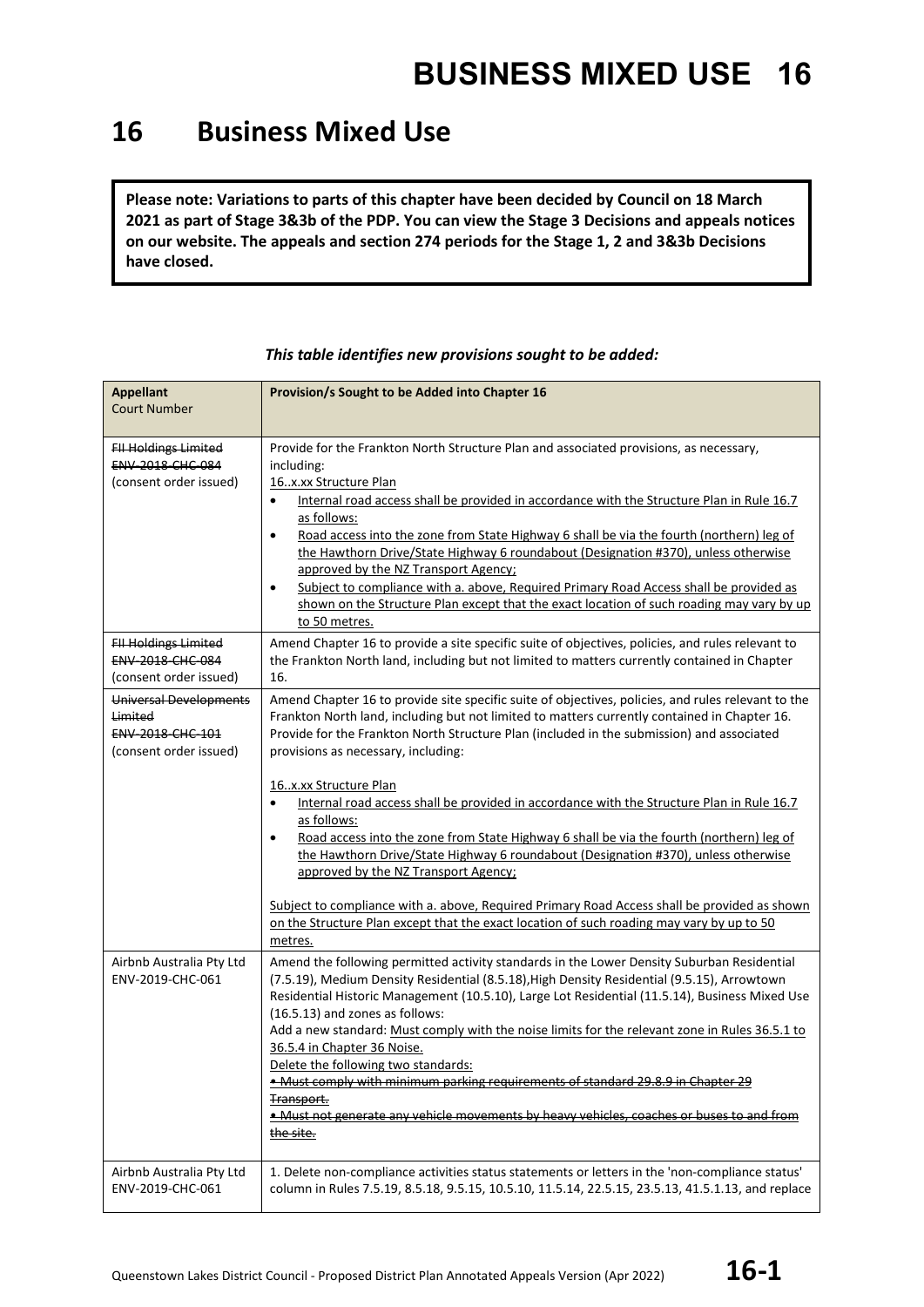|                                              | with 'C' to indicate controlled activity status for non-compliance.                                                                                                                                                                                                                                                                                                                                                                                                                                                                                                                                                                                                                                                                                                                                                                                                                                                                                                                                                                                                                                                                                                                              |
|----------------------------------------------|--------------------------------------------------------------------------------------------------------------------------------------------------------------------------------------------------------------------------------------------------------------------------------------------------------------------------------------------------------------------------------------------------------------------------------------------------------------------------------------------------------------------------------------------------------------------------------------------------------------------------------------------------------------------------------------------------------------------------------------------------------------------------------------------------------------------------------------------------------------------------------------------------------------------------------------------------------------------------------------------------------------------------------------------------------------------------------------------------------------------------------------------------------------------------------------------------|
|                                              | 2. Delete all matters of discretion listed in the 'non-compliance status' column in Rules 7.5.19,<br>8.5.18, 9.5.15, 10.5.10, 11.5.14, 22.5.15 and replace with the following; and add the following<br>to the 'non-compliance status' column of Rules 22.5.15, 23.5.13 and 41.5.1.13:<br>Control is reserved to:<br>a. The potential impact of the number of paying guests on site per night on the amenity values<br>of the neighbourhood;<br>b. The keeping of records of Homestay use, and availability of records for Council inspection;<br>and<br>c. Monitoring requirements, including imposition of an annual monitoring charge.                                                                                                                                                                                                                                                                                                                                                                                                                                                                                                                                                        |
|                                              | 3. Amend Rules 21.9.6 and 24.5.22 as follows (in the 'non-compliance status' column):<br>Control is reserved to:<br>a. The scale of the activity, including the number of guests per night and the number guest<br>nights the activity operates in a 12 month period;                                                                                                                                                                                                                                                                                                                                                                                                                                                                                                                                                                                                                                                                                                                                                                                                                                                                                                                            |
|                                              | b. The management of noise, rubbish and outdoor activities;<br>a. The potential impact of the number of paying guests on site per night on the amenity values<br>of the neighbourhood;<br>and re-number (b) and (c) to (c) and (d).                                                                                                                                                                                                                                                                                                                                                                                                                                                                                                                                                                                                                                                                                                                                                                                                                                                                                                                                                              |
|                                              | 4. Amend the 'non-compliance status' columns of rules 16.5.13, 42.5.10 and 43.5.15 as follows:<br>Control is reserved to:<br>a. The potential impact of the number of paying guests on site per night on the amenity values<br>of the neighbourhood;<br>a. The location, nature and scale of activities;<br>b. The location, and provision, and screening of parking and access;<br>c. The management of noise, rubbish and outdoor activities;<br>and re-number (d) and (e) to (b) and (c).                                                                                                                                                                                                                                                                                                                                                                                                                                                                                                                                                                                                                                                                                                     |
| Airbnb Australia Pty Ltd<br>ENV-2019-CHC-061 | Amend the permitted activity standards for RVAs in the High Density Residential (9.5.14), and<br>Business Mixed Use (16.5.12) zones as follows:<br>. Must not exceed a cumulative total of 120 90-nights occupation by paying guests on a site per<br>12 month period.<br>. Must not generate any vehicle movements by heavy vehicles, coaches or buses to and from<br>the site.<br>. Must comply with the noise limits for the relevant zone in Rules 36.5.1 to 36.5.4 in Chapter<br>36 Noise.<br>. Where the RVA involves construction of a new residential dwelling, the RVA mMust comply<br>with the minimum parking requirements for a residential unit and/or residential flat<br>(whichever is used for the residential visitor accommodation activity) in Chapter 29 Transport.<br>• Smoke alarms must be provided in accordance with clause 5 of the Residential Tenancies<br>(Smoke Alarms and Insulation) Regulations 2016.                                                                                                                                                                                                                                                           |
| Airbnb Australia Pty Ltd<br>ENV-2019-CHC-061 | 1. For Rules 7.5.18; 8.5.17; 9.5.14; 10.5.9; 11.5.13:<br>a. delete all text within the 'non-compliance status' column except for the following two<br>matters (which have different numbering for each rule):<br>"The keeping of records of RVA use, and availability of records for Council inspection; and<br>Monitoring requirements, including imposition of an annual monitoring charge."<br>b. Insert into the 'non-compliance status' column, above the two remaining matters<br>- 'C' (to indicate controlled activity status).<br>- the statement "Control is reserved to:"<br>- the following new matter of control: "The location and provision of parking and access for the<br>construction of new residential dwellings to be used for RVA"<br>2. For Rules 16.5.12; 21.9.5; 24.5.20; 42.5.9; 43.5.14, within the 'non-compliance status'<br>column, make the following changes:<br>a. delete all matters of control, except the following two (which have different numbering for<br>each rule):<br>"The keeping of records of RVA use, and availability of records for Council inspection; and<br>Monitoring requirements, including imposition of an annual monitoring charge." |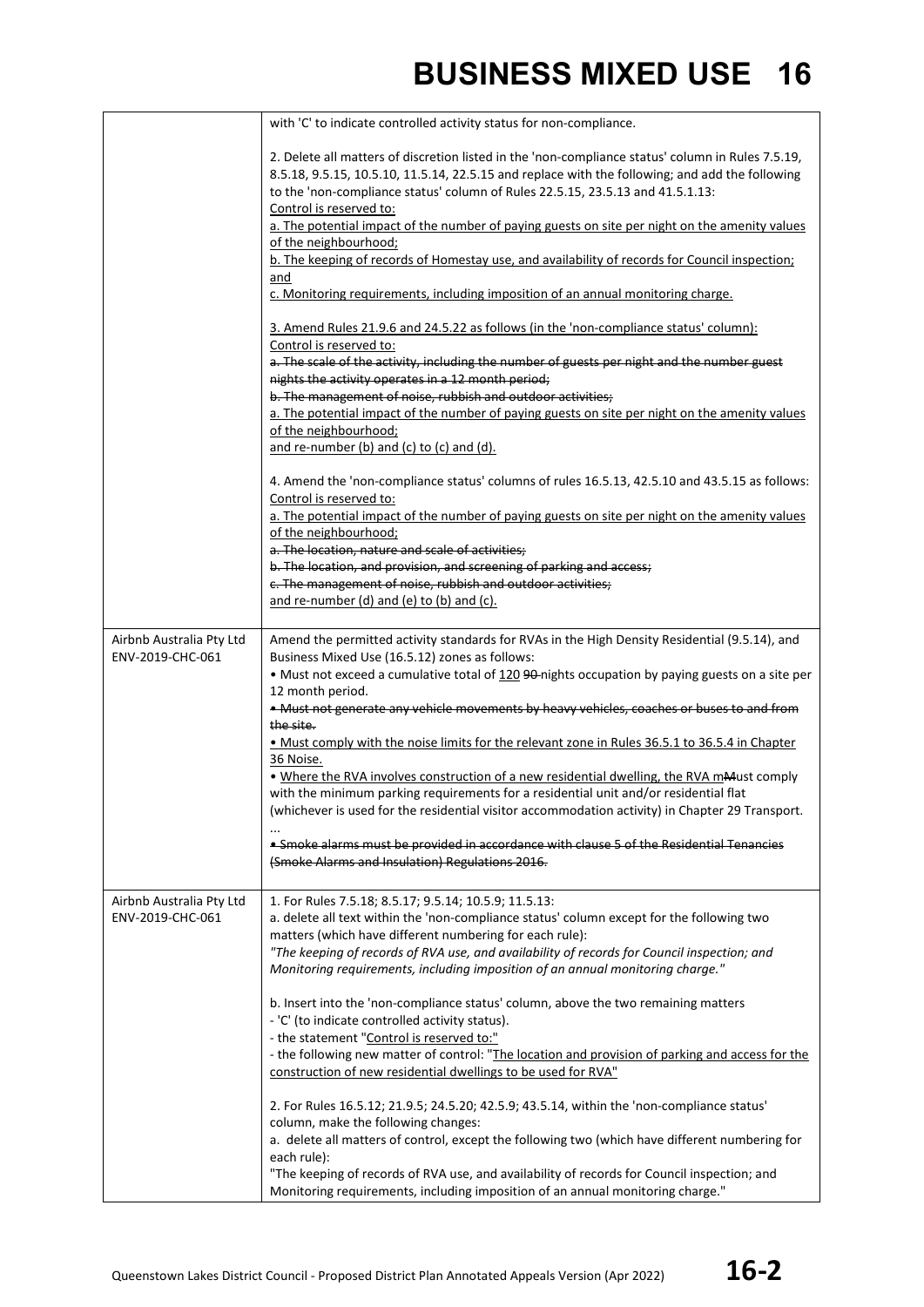| b. add the following new matter of control: "The location and provision of parking and access<br>for the construction of new residential dwellings to be used for RVA"                                                                                      |
|-------------------------------------------------------------------------------------------------------------------------------------------------------------------------------------------------------------------------------------------------------------|
| 3. For Rules 22.5.14; 23.5.12; 41.5.1.12, within the 'non-compliance status' column, make the<br>following changes:<br>a. delete "D" and replace with "C" (to indicate controlled activity status).<br>b. Add the following text: "Control is reserved to:" |
| c. Add the following matters of control:                                                                                                                                                                                                                    |
| a. The location and provision of parking and access for the construction of new residential<br>dwellings to be used for RVA;                                                                                                                                |
| b. The keeping of records of RVA use, and availability of records for Council inspection; and                                                                                                                                                               |
| c. Monitoring requirements, including imposition of an annual monitoring charge.                                                                                                                                                                            |
|                                                                                                                                                                                                                                                             |

*Note: the annotations in this chapter reflect the Council's interpretation of the provisions affected by appeals.*

#### **16.1 Purpose**

The intention of this zone is to provide for complementary commercial, business, retail and residential uses that supplement the activities and services provided by town centres. Higher density living opportunities close to employment and recreational activities are also enabled. Significantly greater building heights are enabled in the business mixed use Zone in Queenstown, provided that high quality urban design outcomes are achieved

#### **16.2 Objectives and Policies**

**16.2.1 Objective – An area comprising a high intensity mix of compatible residential and nonresidential activities is enabled.**

#### **Policies**

- 16.2.1.1 Accommodate a variety of activities while managing the adverse effects that may occur and potential reverse sensitivity.
- 16.2.1.2 Enable a range and mix of compatible business, residential and other complementary activities to achieve an urban environment that is desirable to work and live in.
- 16.2.1.3 Avoid activities that have noxious, offensive, or undesirable qualities from locating within the business mixed use Zone to ensure that a high quality urban environment is maintained.
- 16.2.1.4 For sites adjoining Gorge Road in Queenstown and Sir Tim Wallis Drive in Three Parks Wānaka, discourage the establishment of high density residential and visitor accommodation activities at ground floor level, except where commercial and/or business activities continue to have primacy at the interface with the street.
- 16.2.1.5 Provide appropriate noise limits to minimise adverse noise effects received within the business mixed use Zone and by nearby properties.
- 16.2.1.6 Ensure that residential development and visitor accommodation provide acoustic insulation over and above the minimum requirements of the building Code to limit the potential for reverse sensitivity effects.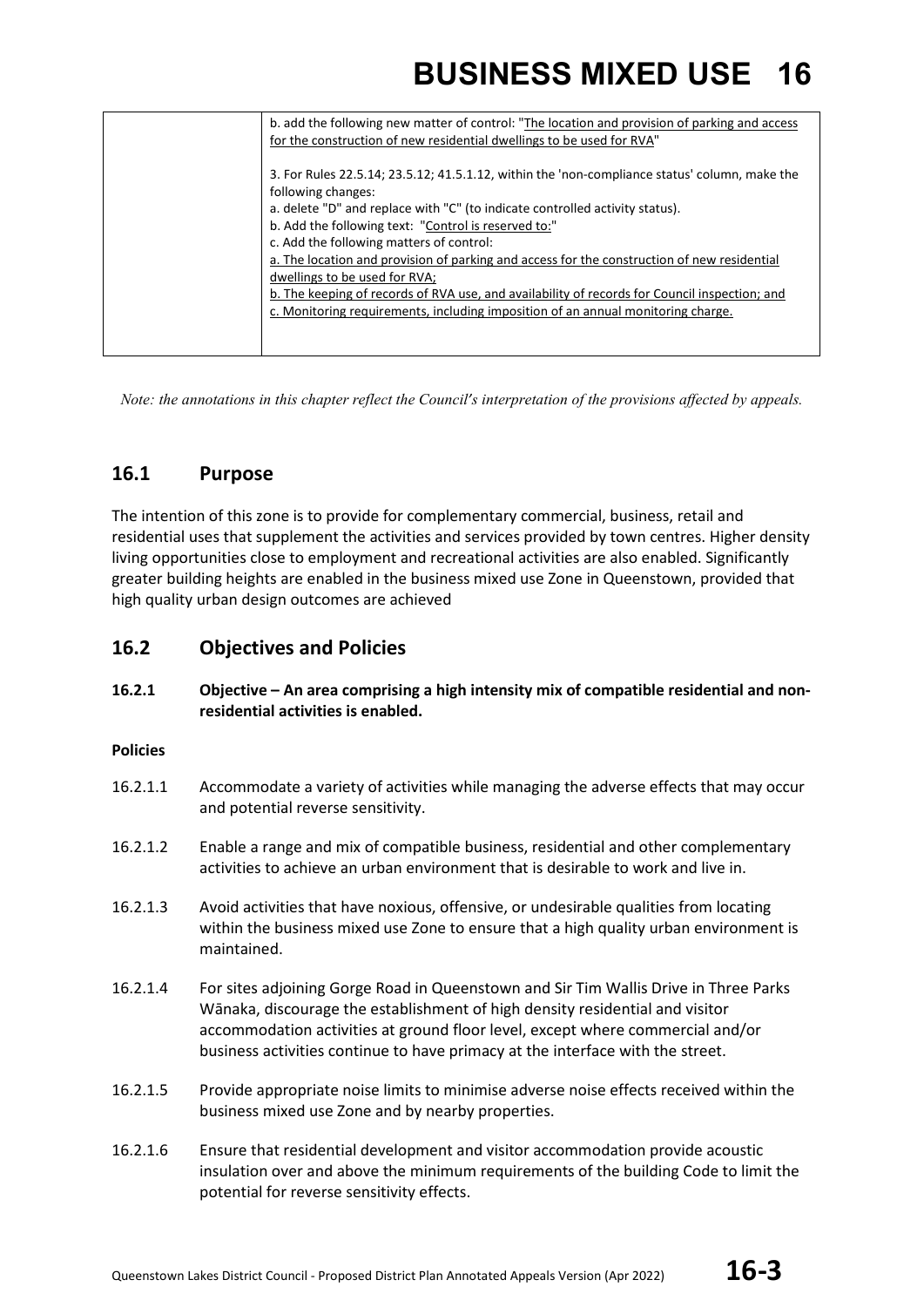- 16.2.1.7 Ensure that the location and direction of lights does not cause significant glare to other properties, roads and public places and promote lighting design that mitigates adverse effects on views of the night sky and provide a safe and well-lit environment for pedestrians.
- 16.2.1.8 Ensure that outdoor storage areas are appropriately located and screened to limit any adverse visual effects on public places and adjoining residential zones.
- 16.2.1.9 Minimise opportunities for criminal activity through incorporating Crime Prevention through Environmental Design (CPTED) principles as appropriate in the design of lot configuration and the street network, carparking areas, public and semi-public spaces, accessways/pedestrian links/lanes, and landscaping.
- **16.2.2 Objective – New development achieves high quality building and urban design outcomes that minimises adverse effects on adjoining residential areas and public spaces.**

#### **Policies**

- 16.2.2.1 Require the design of buildings to contribute positively to the visual quality, vitality, safety and interest of streets and public spaces by providing active and articulated building frontages, and avoid large expanses of blank walls fronting public spaces.
- 16.2.2.2 Require development close to residential zones to provide suitable screening to mitigate adverse visual effects, loss of privacy, and minimise overlooking and shading effects to residential neighbours.
- 16.2.2.3 Require a high standard of amenity, and manage compatibility issues of activities within and between developments through site layout, landscaping and design measures.
- 16.2.2.4 Utilise and, where appropriate, link with public open space nearby where it would mitigate any lack of open space provision on the development site.
- 16.2.2.5 Incorporate design treatments to the form, colour or texture of buildings to add variety, moderate their scale and provide visual interest from a range of distances.
- 16.2.2.6 Where large format retail is proposed, it should be developed in association with a variety of integrated, outward facing uses to provide reasonable activation of building facades.
- 16.2.2.7 Allow buildings between 12m and 20m heights in the Queenstown (Gorge Road) and Frankton North business mixed use Zone in situations when:
	- a. the outcome is of high quality design;
	- b. the additional height would not result in shading that would adversely impact on adjoining Residential zoned land and/or public space; and
	- c. the increase in height would facilitate the provision of residential activity.
- 16.2.2.8 Apply consideration of the operational and functional requirements of non-residential activities as part of achieving high quality building and urban design outcomes.
- 16.2.2.9 Encourage the layout and design of new buildings and landscaping to integrate with Horne Creek where feasible.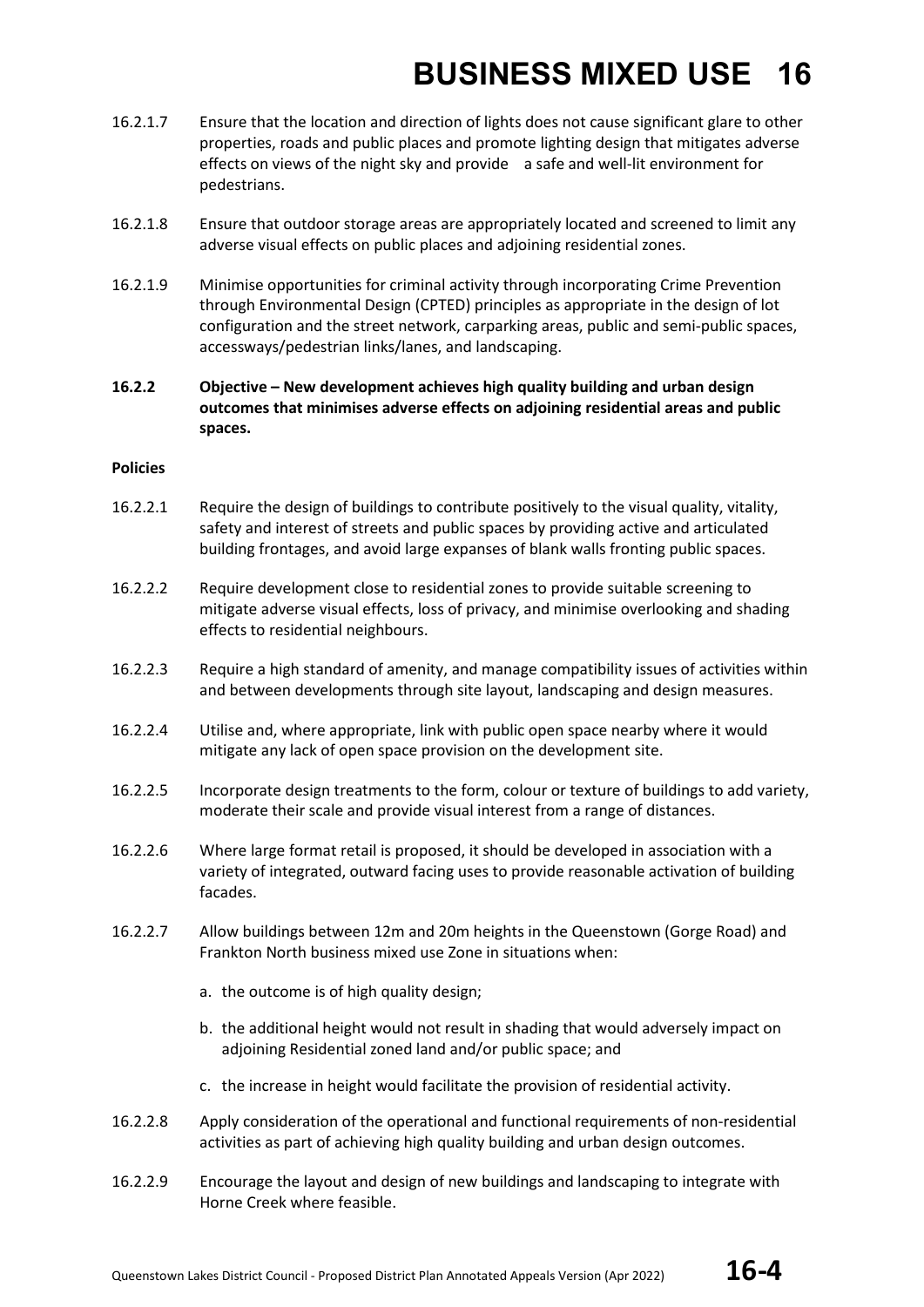- 16.2.2.10 Require consideration of the relevant design elements identified in the Business Mixed Use Design Guide 2019.
- **16.2.3 Objective – A high quality, well designed urban environment on the northern side of State Highway 6 at Frankton, that is integrated with a primary road that connects State Highway 6 at Hawthorne Drive to Quail Rise, pedestrian and cycle access, and appropriate servicing.**
- 16.2.3.1 Ensure subdivision and development at Frankton North is undertaken in accordance with the Frankton North Structure Plan (Schedule 27.13.9) to promote integration and provision of access to and throughout Frankton North.
- 16.2.3.2 Encourage a low impact stormwater design that utilises on-site treatment and storage / dispersal approaches.
- 16.2.3.3 Avoid the impacts of stormwater discharges on the State Highway network.
- 16.2.3.4 Ensure safe transport connections by:
	- a. avoiding any new access to State Highway 6;
	- b. limiting access to the land at Frankton North to: Hawthorne Drive/SH6 roundabout, Hansen Road and Ferry Hill Drive;
	- c. providing the primary road connection between State Highway 6 and Quail Rise;
	- d. providing access to the primary road connection from all sites within Frankton North:
	- e. providing internal road, pedestrian and cycle connections that are of a form that accounts for long-term traffic demands for the area between Hansen Road and Ferry Hill Drive without the need for subsequent retrofitting or upgrade; and
	- f. ensuring that road frontages are not dominated by vehicular access and parking; and
	- g. integrating with the pedestrian and cycle path and the road network and public transport routes on the southern side of State Highway 6, including pedestrian and cycle access across State Highway 6.

Note: Attention is drawn to the need to consult with the New Zealand Transport Agency (NZTA) prior to determining an internal and external road network design under this policy.

Note: Attention is drawn to the need to obtain a Section 93 notice from the NZ Transport Agency for all subdivisions on adjoining State Highways which are declared Limited Access Roads. The NZ Transport Agency should be consulted and a request made for a notice under Section 93 of the Government Roading Powers Act 1989.

16.2.3.5 Within Area A as shown on the District Plan web mapping application, require, sound insulation and mechanical ventilation of any critical listening environment within new buildings, relocated buildings, and any alterations and additions to existing buildings that contain an Activity Sensitive to Road Noise to be designed to provide protection from sleep disturbance and to otherwise maintain reasonable amenity values for occupants.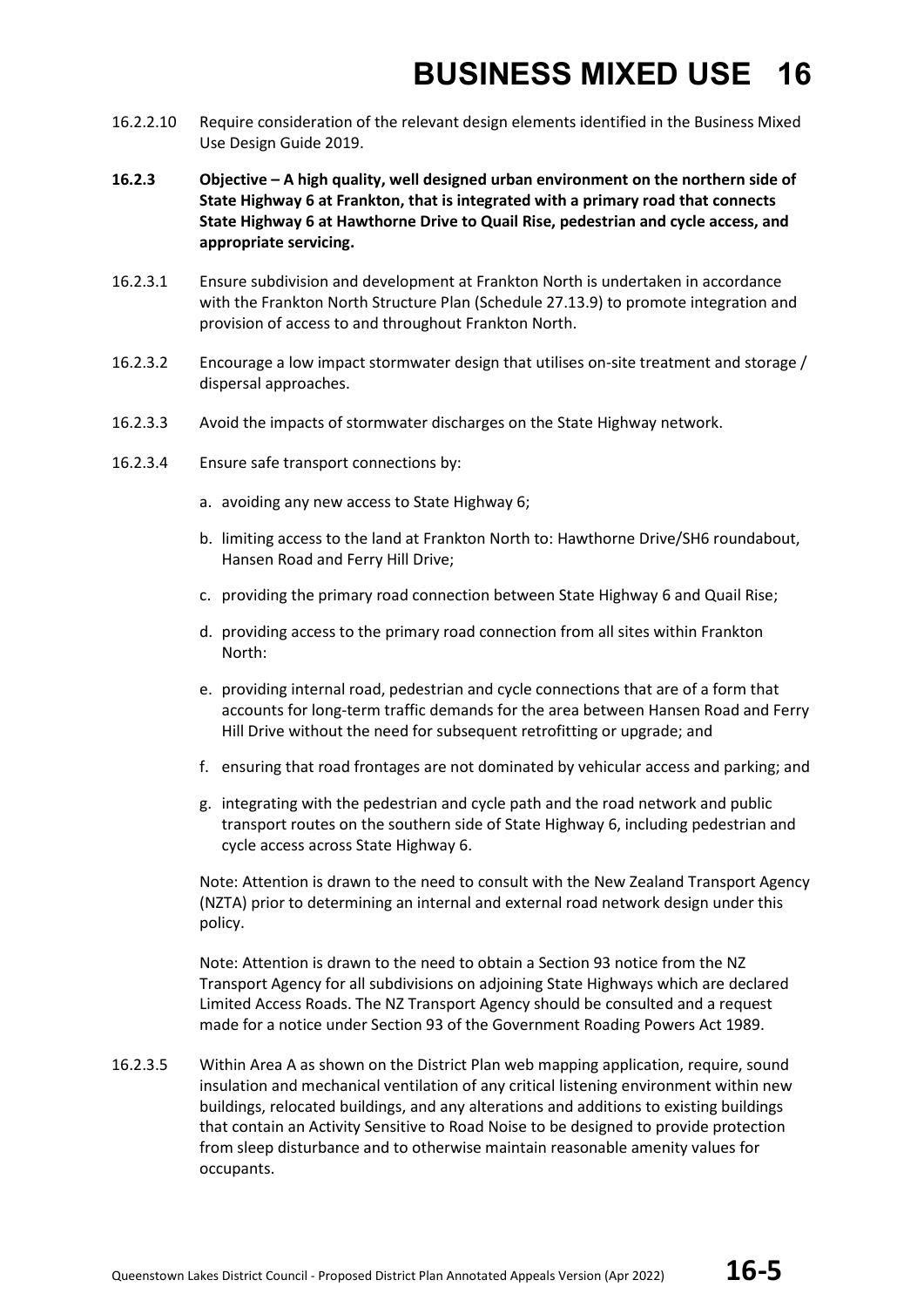- **16.2.4 Objective – The development of land at Frankton Marina (Sugar Lane) provides for a range of activities, while restricting the scale of office and retail activities, to achieve a high quality environment that is compatible with its location adjacent to Frankton Marina, Lake Wakatipu and Frankton Road.**
- 16.2.4.1 Restrict the scale of office and retail activities so that the function and viability of the Queenstown Town Centre and Frankton commercial area are not undermined.
- 16.2.4.2 Allow buildings between 12m and 15m heights when the additional height:
	- a. Does not result in significant adverse shading effects on adjoining residential zoned land; and
	- b. Does not dominate the Frankton Road streetscape.
- 16.2.4.3 Ensure all new and altered buildings intended for Activities Sensitive to Road Noise are designed to provide protection from sleep disturbance and to otherwise maintain reasonable amenity values for occupants.

#### **16.2.5 Objective – The commercial function and viability of other commercial areas are not undermined by any new office and retail activities within Area A at Frankton North (shown on the District Plan web mapping application.**

16.2.5.1 Within Area A at Frankton North, as shown on the District Plan web mapping application, provide for office and retail activities where they are ancillary, or where they will not undermine the function and viability of Queenstown Town Centre, Frankton urban areas (including Remarkables Park mixed use centre, Frankton Flats A and B Zones, and the Local Shopping Centre at Frankton North.

#### **16.3 Other Provisions and Rules**

#### **16.3.1 District Wide**

Attention is drawn to the following District Wide chapters

| $\mathbf{1}$ | Introduction                | $\mathcal{L}$<br>Definitions                              | 3<br><b>Strategic Direction</b>         |
|--------------|-----------------------------|-----------------------------------------------------------|-----------------------------------------|
| 4            | Urban Development           | 5<br>Tangata Whenua                                       | 6<br>Landscapes and Rural<br>lCharacter |
| 25           | Earthworks                  | 26 Historic Heritage                                      | Subdivision<br>27                       |
| 28           | <b>Natural Hazards</b>      | Transport<br>29                                           | Energy and utilities<br>30              |
| 31           | Signs                       | 32 Protected Trees                                        | Indigenous Vegetation<br>33             |
| 34           | <b>Wilding Exotic Trees</b> | 35 Temporary Activities and<br><b>Relocated buildings</b> | <b>Noise</b><br>36                      |
| 37           | Designations                | District Plan web mapping<br>application                  |                                         |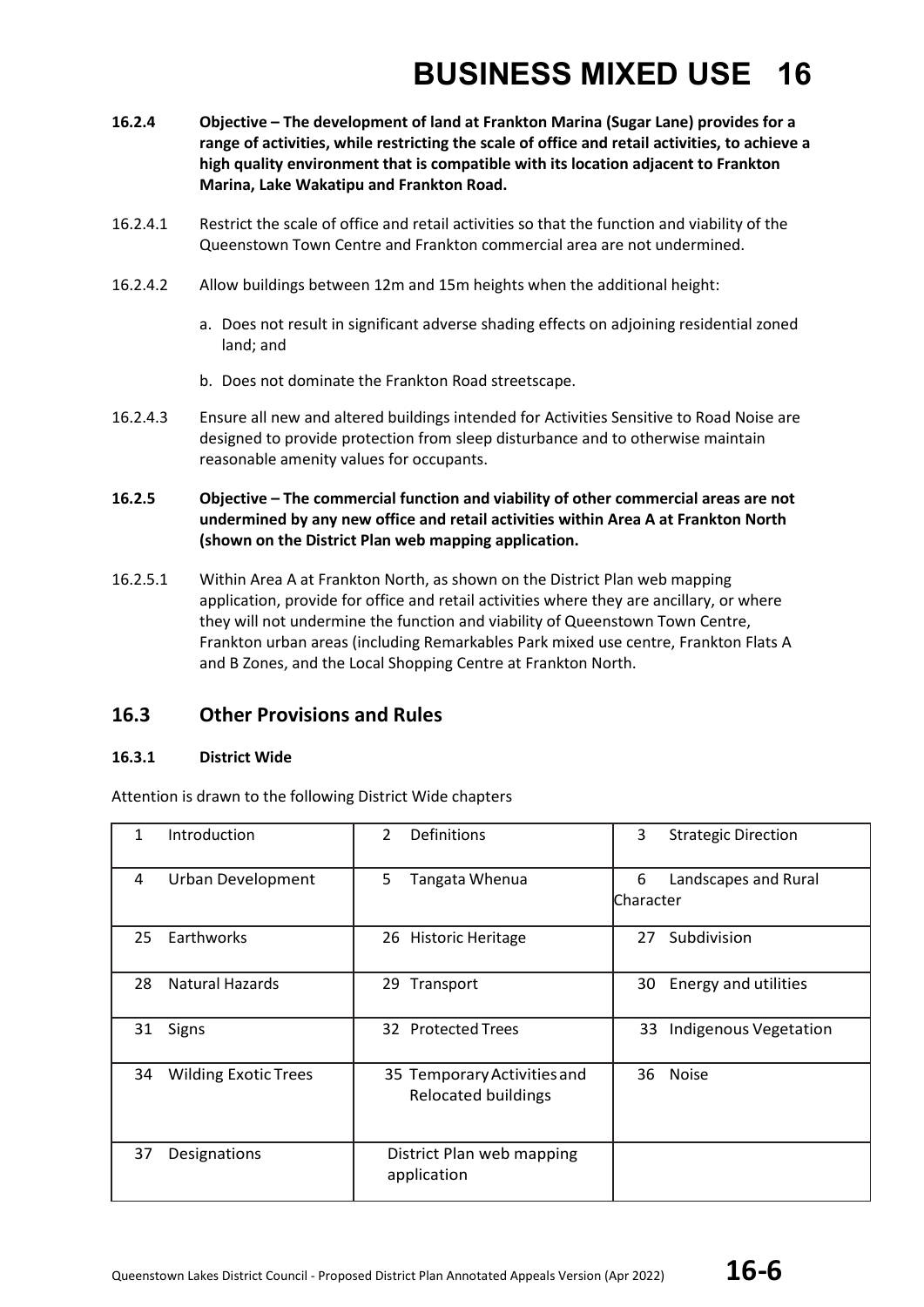#### **16.3.2 Interpreting and Applying the Rules**

- 16.3.2.1 A permitted activity must comply with all the rules listed in the Activity and Standards tables.
- 16.3.2.2 Where an activity does not comply with a Standard listed in the Standards tables, the activity status identified by the 'Non-Compliance Status' column shall apply unless otherwise specified.
- 16.3.2.3 Where an activity breaches more than one Standard, the most restrictive status shall apply to the Activity.
- 16.3.2.4 The status of any Plantation Forestry will be determined by the Resource Management (National Environmental Standards for Plantation Forestry) Regulations 2017.
- 16.3.2.5 The following abbreviations are used within this Chapter.

|           | Permitted                       | ∽         | Controlled    |
|-----------|---------------------------------|-----------|---------------|
| -RD       | <b>Restricted Discretionary</b> |           | Discretionary |
| <b>NC</b> | Non Complying                   | <b>PR</b> | Prohibited    |

16.3.2.SA Compliance with the New Zealand Electrical Code of Practice for Electrical Safe Distances ("NZECP34:2001") is mandatory under the Electricity Act 1992. All activities. such as buildings, earthworks and conductive fences regulated by NZECP34: 2001, including any activities that are otherwise permitted by the District Plan must comply with this legislation. Chapter 30 Energy and Utilities part 30.3.3.2.c has additional information in relation to activities and obligations under NZECP34:2001.

#### **16.4 Rules - Activities**

|        | <b>Activities located in the Business Mixed Use Zone</b>                    |                                                                                                                                                                   |   |  |
|--------|-----------------------------------------------------------------------------|-------------------------------------------------------------------------------------------------------------------------------------------------------------------|---|--|
| 16.4.1 | Activities which are not listed in this table and comply with all standards |                                                                                                                                                                   |   |  |
| 16.4.2 | <b>Residential Visitor Accommodation and Homestays</b>                      |                                                                                                                                                                   | P |  |
| 16.4.3 | Visitor Accommodation                                                       |                                                                                                                                                                   | C |  |
|        | Control is reserved to:                                                     |                                                                                                                                                                   |   |  |
|        | a.                                                                          | the location, provision, and screening of access and parking and<br>traffic generation;                                                                           |   |  |
|        | b.                                                                          | landscaping;                                                                                                                                                      |   |  |
|        | $\mathsf{C}$ .                                                              | the location, nature and scale of visitor accommodation and<br>ancillary activities relative to one another within the site and<br>relative to neighbouring uses; |   |  |
|        | d.                                                                          | the location and screening of bus and car parking from public                                                                                                     |   |  |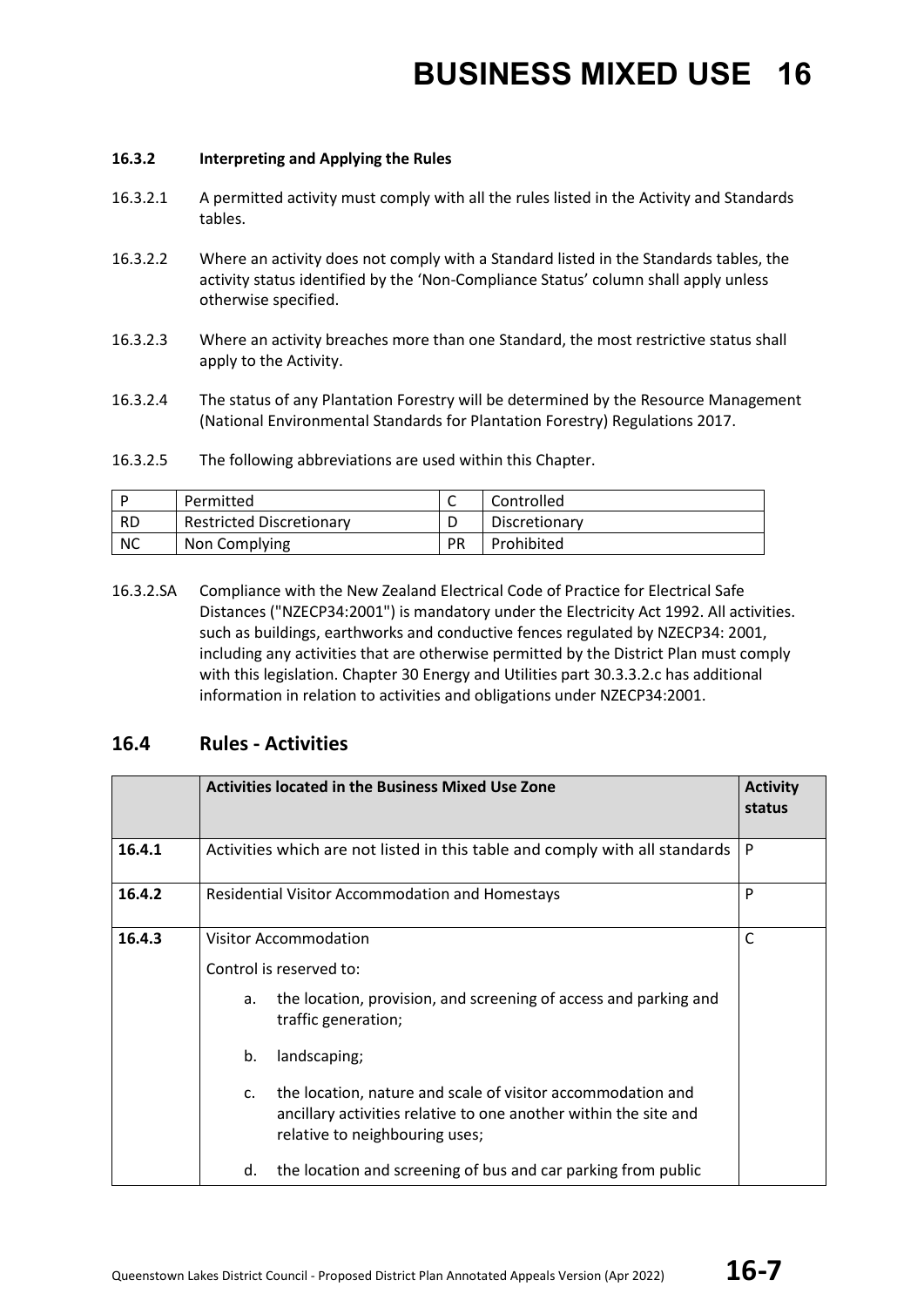|        | <b>Activities located in the Business Mixed Use Zone</b>                                                                                                                                                                                                                                                                                 | <b>Activity</b><br>status |
|--------|------------------------------------------------------------------------------------------------------------------------------------------------------------------------------------------------------------------------------------------------------------------------------------------------------------------------------------------|---------------------------|
|        | places; and                                                                                                                                                                                                                                                                                                                              |                           |
|        | where the site adjoins a residential zone:<br>e.                                                                                                                                                                                                                                                                                         |                           |
|        | i. noise generation and methods of mitigation; and                                                                                                                                                                                                                                                                                       |                           |
|        | ii. hours of operation, in respect of ancillary activities.                                                                                                                                                                                                                                                                              |                           |
|        |                                                                                                                                                                                                                                                                                                                                          |                           |
|        |                                                                                                                                                                                                                                                                                                                                          |                           |
| 16.4.4 | <b>Buildings</b>                                                                                                                                                                                                                                                                                                                         | <b>RD</b>                 |
|        | Discretion is restricted to:                                                                                                                                                                                                                                                                                                             |                           |
|        | a. building materials;                                                                                                                                                                                                                                                                                                                   |                           |
|        | b. glazing treatment;                                                                                                                                                                                                                                                                                                                    |                           |
|        | c. symmetry;                                                                                                                                                                                                                                                                                                                             |                           |
|        | d. vertical and horizontal emphasis;                                                                                                                                                                                                                                                                                                     |                           |
|        | e. location of storage;                                                                                                                                                                                                                                                                                                                  |                           |
|        | signage platforms;<br>f.                                                                                                                                                                                                                                                                                                                 |                           |
|        | landscaping;<br>g.                                                                                                                                                                                                                                                                                                                       |                           |
|        | h. where residential units are proposed as part of a development,<br>provision made for open space on site whether private or<br>communal;                                                                                                                                                                                               |                           |
|        | i.<br>where applicable, integration of the development with Horne<br>Creek, including site layout and landscaping; and                                                                                                                                                                                                                   |                           |
|        | where a site is subject to any natural hazard and the proposal<br>j.<br>results in an increase in gross floor area:                                                                                                                                                                                                                      |                           |
|        | i.<br>the nature and degree of risk the hazard(s) pose to people<br>and property;                                                                                                                                                                                                                                                        |                           |
|        | whether the proposal will alter the risk to any site; and<br>ii.                                                                                                                                                                                                                                                                         |                           |
|        | iii.<br>the extent to which such risk can be avoided or sufficiently<br>mitigated.                                                                                                                                                                                                                                                       |                           |
|        | k.<br>Where Electricity Sub-transmission Infrastructure or Significant<br>Electricity Distribution Infrastructure as shown on the District Plan<br>web mapping application is located within the adjacent road and<br>any proposed building is located within 9.Sm of that road<br>boundary, any adverse effects on that infrastructure. |                           |
|        | Assessment matters relating to buildings:                                                                                                                                                                                                                                                                                                |                           |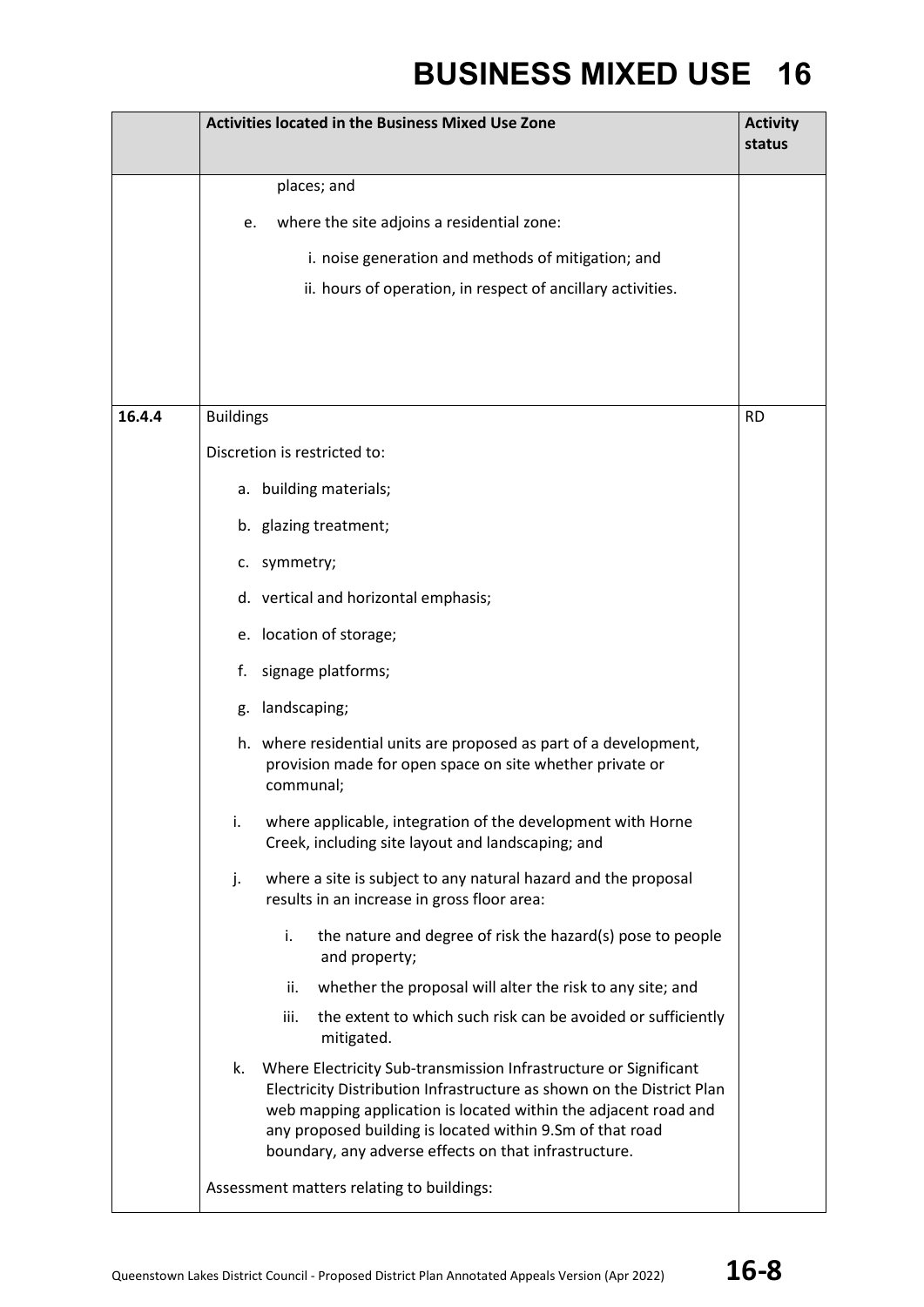|        | <b>Activities located in the Business Mixed Use Zone</b>                                                                                                                                                                                                                                                            | <b>Activity</b><br>status |
|--------|---------------------------------------------------------------------------------------------------------------------------------------------------------------------------------------------------------------------------------------------------------------------------------------------------------------------|---------------------------|
|        | the impact of the building on the streetscape including whether<br>a.<br>it contributes positively to the visual quality, vitality, safety and<br>interest of streets and public places by providing active and<br>articulated street frontages and avoids large expanses of blank<br>walls fronting public spaces; |                           |
|        | b.<br>whether the design of the building blends well with and<br>contributes to an integrated built form and is sympathetic to the<br>surrounding natural environment.                                                                                                                                              |                           |
| 16.4.5 | <b>Licensed Premises</b>                                                                                                                                                                                                                                                                                            | <b>RD</b>                 |
|        | Premises licensed for the consumption of alcohol on the premises between<br>the hours of 11pm and 8am, provided that this rule shall not apply to the<br>sale of liquor:                                                                                                                                            |                           |
|        | This rule shall not apply to the sale and supply of alcohol:                                                                                                                                                                                                                                                        |                           |
|        | a. to any person who is residing (permanently or temporarily) on the<br>premises; and/or                                                                                                                                                                                                                            |                           |
|        | b. to any person who is present on the premises for the purpose of<br>dining up until 12am.                                                                                                                                                                                                                         |                           |
|        | Discretion is restricted to consideration of the following:                                                                                                                                                                                                                                                         |                           |
|        | a. the scale of the activity;                                                                                                                                                                                                                                                                                       |                           |
|        | b. car parking and traffic generation;                                                                                                                                                                                                                                                                              |                           |
|        | c. effects on amenity (including that of adjoining residential zones and<br>public reserves);                                                                                                                                                                                                                       |                           |
|        | d. the configuration of activities within the building and site (e.g.<br>outdoor seating, entrances);                                                                                                                                                                                                               |                           |
|        | e. noise issues; and                                                                                                                                                                                                                                                                                                |                           |
|        | f. hours of operation.                                                                                                                                                                                                                                                                                              |                           |
| 16.4.6 | <b>Daycare Facilities</b>                                                                                                                                                                                                                                                                                           | <b>RD</b>                 |
|        | Discretion is restricted to:                                                                                                                                                                                                                                                                                        |                           |
|        | a. the compatibility of the development with respect to existing land<br>uses on the subject site and nearby properties;                                                                                                                                                                                            |                           |
|        | b. potential reverse sensitivity issues;                                                                                                                                                                                                                                                                            |                           |
|        | c. traffic, parking and access limitations; and                                                                                                                                                                                                                                                                     |                           |
|        | d. noise.                                                                                                                                                                                                                                                                                                           |                           |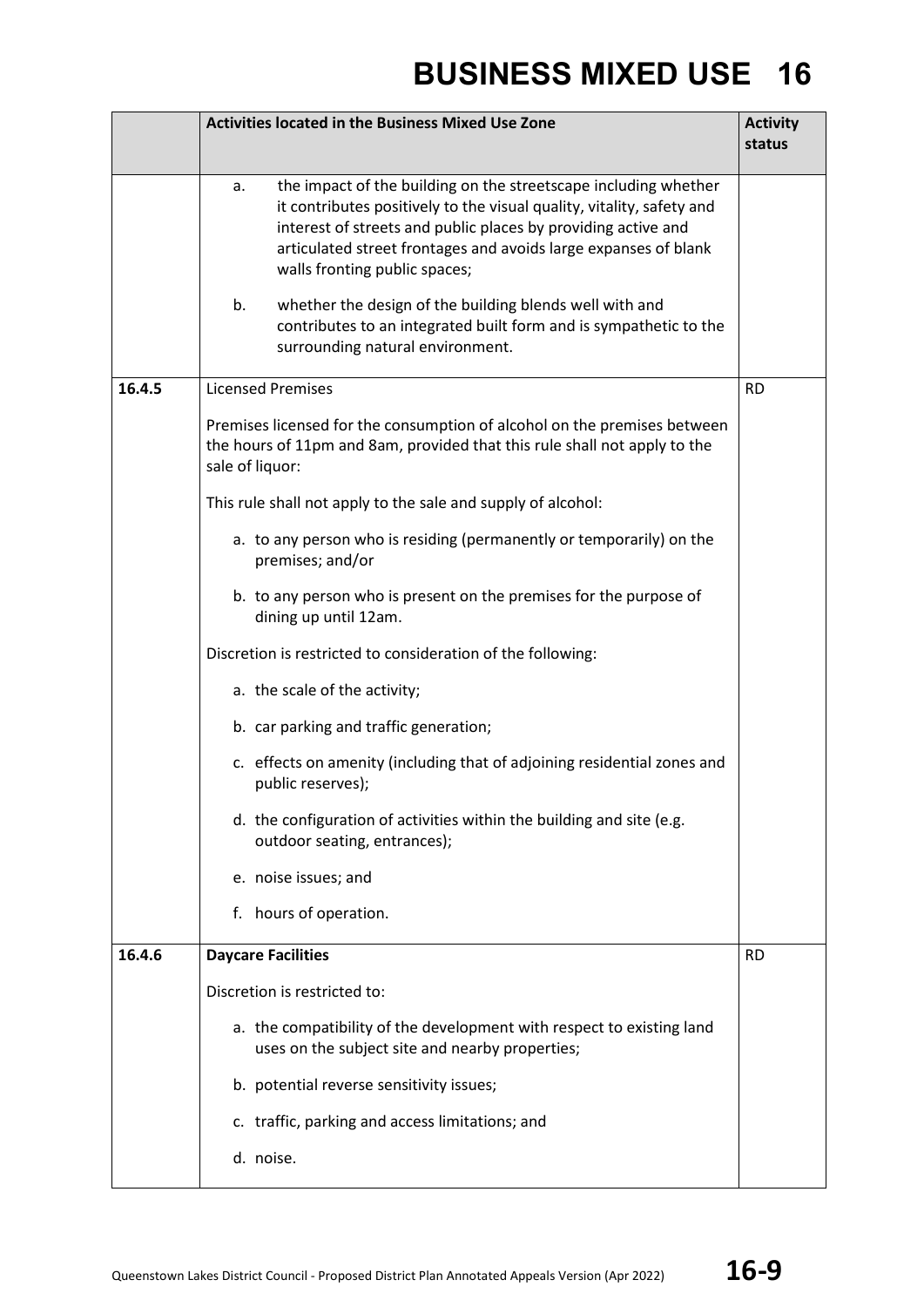|         | <b>Activities located in the Business Mixed Use Zone</b>                                                                                                                                                                                                                                                                                                                                            |           |  |
|---------|-----------------------------------------------------------------------------------------------------------------------------------------------------------------------------------------------------------------------------------------------------------------------------------------------------------------------------------------------------------------------------------------------------|-----------|--|
| 16.4.7  | Warehousing, Storage & Lock-up Facilities (including vehicle storage) and<br>Trade Suppliers except as provided for by Rule 16.4.19                                                                                                                                                                                                                                                                 |           |  |
|         | Discretion is restricted to:                                                                                                                                                                                                                                                                                                                                                                        |           |  |
|         | a. the impact of buildings on the streetscape and neighbouring<br>properties in terms of dominance impacts from large, utilitarian<br>buildings;                                                                                                                                                                                                                                                    |           |  |
|         | b. the provision, location and screening of access, parking and traffic<br>generation; and                                                                                                                                                                                                                                                                                                          |           |  |
|         | c. landscaping; and                                                                                                                                                                                                                                                                                                                                                                                 |           |  |
|         | d. at Frankton North, effects on adjoining residential areas and<br>activities.                                                                                                                                                                                                                                                                                                                     |           |  |
| 16.4.8  | <b>Community Activities at Sugar Lane</b>                                                                                                                                                                                                                                                                                                                                                           | D         |  |
| 16.4.9  | Office and retail activities at Frankton North within Area A as shown on the<br>District Plan web mapping application, except for:<br>a. retailing associated with trade suppliers (as provided for by rule<br>$16.4.7$ );<br>b. administrative offices that are ancillary to the principal use of the<br>site; and<br>c. retail activities that are ancillary to the principal use of the site and | D         |  |
|         | not greater than 50m <sup>2</sup> GFA.                                                                                                                                                                                                                                                                                                                                                              |           |  |
| 16.4.10 | Industrial Activities not otherwise provided for in this Table                                                                                                                                                                                                                                                                                                                                      | <b>NC</b> |  |
| 16.4.11 | <b>Service Stations</b>                                                                                                                                                                                                                                                                                                                                                                             | NC.       |  |
| 16.4.12 | Panelbeating, spray painting, motor vehicle repair or dismantling.                                                                                                                                                                                                                                                                                                                                  | <b>NC</b> |  |
| 16.4.13 | Fibreglassing, sheet metal work, bottle or scrap storage, motorbody<br>building or wrecking.                                                                                                                                                                                                                                                                                                        |           |  |
| 16.4.14 | Fish or meat processing (excluding that which is ancillary to a retail<br>premises such as a butcher, fishmonger or supermarket).                                                                                                                                                                                                                                                                   |           |  |
| 16.4.15 | <b>Factory Farming</b>                                                                                                                                                                                                                                                                                                                                                                              | <b>PR</b> |  |
| 16.4.16 | <b>Mining Activities</b>                                                                                                                                                                                                                                                                                                                                                                            | <b>PR</b> |  |
| 16.4.17 | Forestry Activities, except for Plantation Forestry where the Resource<br>Management (Resource Management (National Environmental Standard<br>for Plantation Forestry) Regulation 2017) Regulation 2017 prevails.                                                                                                                                                                                   | <b>PR</b> |  |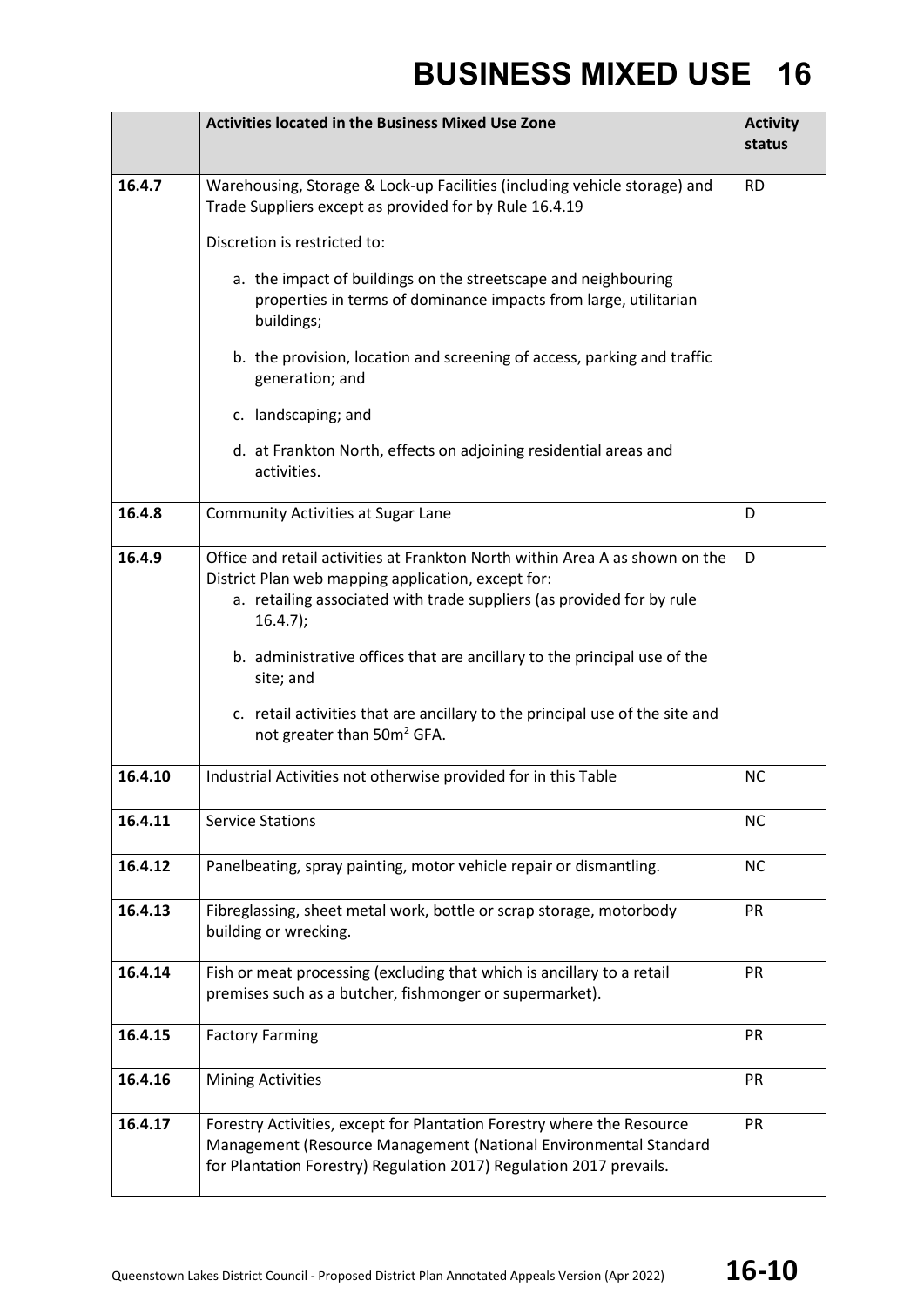|         | <b>Activities located in the Business Mixed Use Zone</b>                                        | <b>Activity</b><br>status |
|---------|-------------------------------------------------------------------------------------------------|---------------------------|
| 16.4.18 | Airport                                                                                         | <b>PR</b>                 |
| 16.4.19 | Activities Sensitive to Aircraft Noise within the Queenstown Airport Outer<br>Control boundary  | <b>PR</b>                 |
| 16.4.20 | Warehousing and Lock-up Facilities (including vehicle storage) in the zone<br>at Frankton North | <b>PR</b>                 |
| 16.4.21 | Cemeteries and Crematoria                                                                       | <b>PR</b>                 |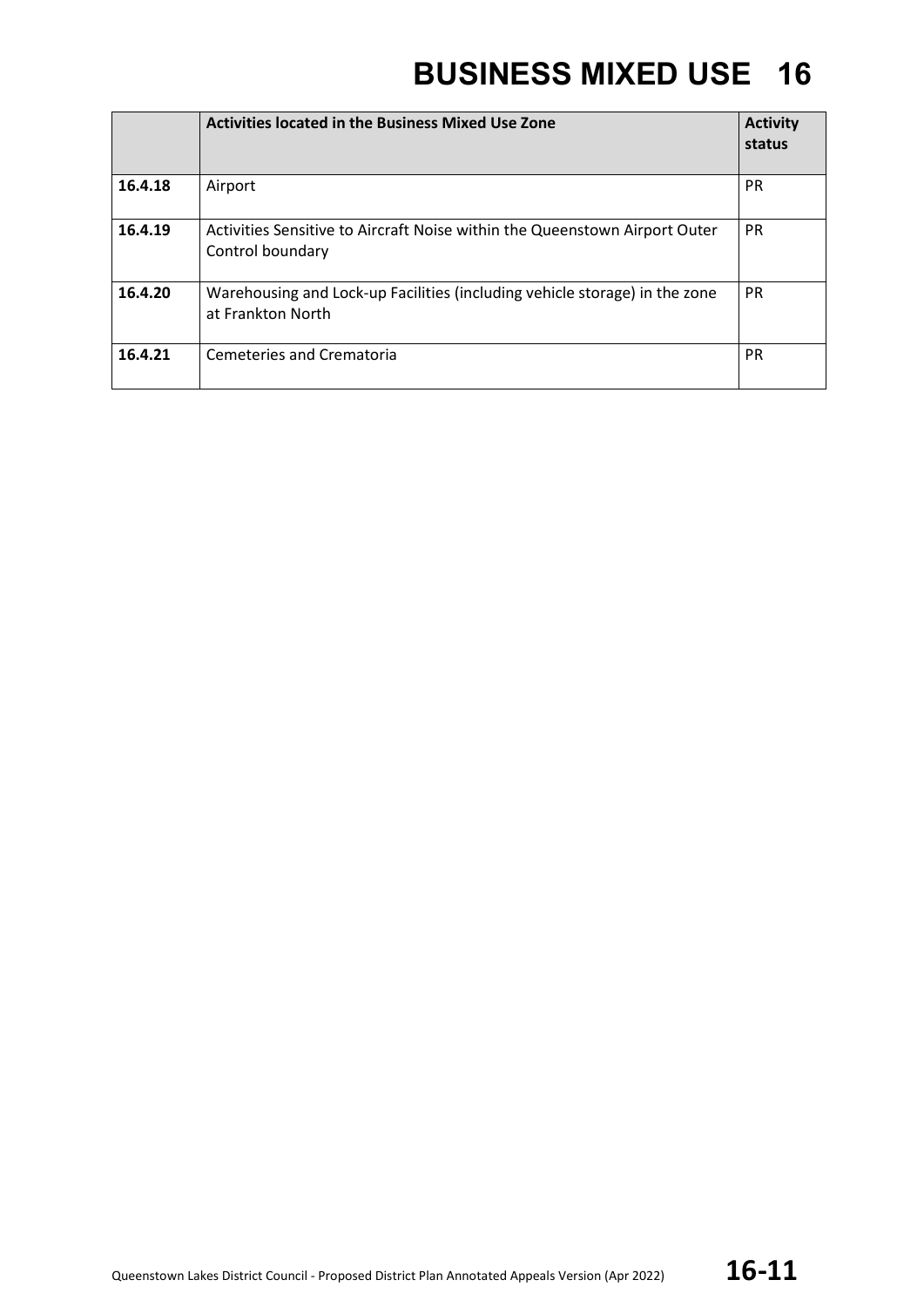#### **16.5A Rules – Standards for Restricted Discretionary and Discretionary Activities under Rules 16.4 and 16.5**

|         | <b>Standards for activities in the Business Mixed Use Zone</b>                                                                                                                                                                                                                                                                                                                                    | <b>Non-compliance status</b> |
|---------|---------------------------------------------------------------------------------------------------------------------------------------------------------------------------------------------------------------------------------------------------------------------------------------------------------------------------------------------------------------------------------------------------|------------------------------|
| 16.5A.1 | For all restricted discretionary and discretionary activities<br>under Rules 16.4 and 16.5, applications for resource<br>consent shall include a statement confirming that the<br>relevant design elements from the Business Mixed Use<br>Design Guide 2019 have been considered, including a<br>summary of any particular aspects of the proposal that<br>have resulted from that consideration. | NC.                          |

#### **16.5 Rules - Standards**

|        | <b>Use Zone</b>              | <b>Standards for activities located in the Business Mixed</b>                                                                                                                                           |                              | <b>Non-compliance status</b>                                                                                                                                    |  |
|--------|------------------------------|---------------------------------------------------------------------------------------------------------------------------------------------------------------------------------------------------------|------------------------------|-----------------------------------------------------------------------------------------------------------------------------------------------------------------|--|
| 16.5.1 | Residential zone<br>16.5.1.1 | Setbacks and sunlight access - sites adjoining a<br>Residential zone or separated by a road from a<br>Buildings on sites adjoining, or separated by                                                     | <b>RD</b><br>a.              | Discretion is restricted to:<br>the visual effects of the                                                                                                       |  |
|        |                              | a road from, a Residential zone shall not<br>project beyond a recession line constructed<br>at the following angles inclined towards the<br>site from points 3m above the Residential<br>zone boundary. |                              | height, scale, location and<br>appearance of the<br>building, in terms of visual<br>dominance and loss of<br>residential privacy on<br>adjoining properties and |  |
|        |                              | a. 45º applied on the northern boundary;<br>and                                                                                                                                                         |                              | any resultant shading<br>effects; and                                                                                                                           |  |
|        |                              | b. 35º applied on all other boundaries                                                                                                                                                                  | b.                           | For 30-46 Gorge Road<br>(as shown on the                                                                                                                        |  |
|        | 16.5.1.2                     | Where a site adjoins a Residential Zone all<br>buildings shall be set back not less than 3m.                                                                                                            |                              | District Plan web<br>mapping application)<br>integration of the                                                                                                 |  |
|        | 16.5.1.3                     | For 30-46 Gorge Road (as shown on the<br>District Plan web mapping application):                                                                                                                        |                              | development with<br>Horne Creek, including<br>site layout and                                                                                                   |  |
|        |                              | a. Standards 16.5.1.1 and 16.5.1.2 only<br>apply to the boundary with 10A-10B<br>Boundary Street; and                                                                                                   |                              | landscaping                                                                                                                                                     |  |
|        |                              | b. Buildings shall be set back not less than<br>4.5m from the property boundary<br>adjacent to Horne Creek.                                                                                             |                              |                                                                                                                                                                 |  |
| 16.5.2 | Storage                      |                                                                                                                                                                                                         | <b>RD</b>                    |                                                                                                                                                                 |  |
|        |                              | Outdoor storage and storage of waste and recycling shall                                                                                                                                                | Discretion is restricted to: |                                                                                                                                                                 |  |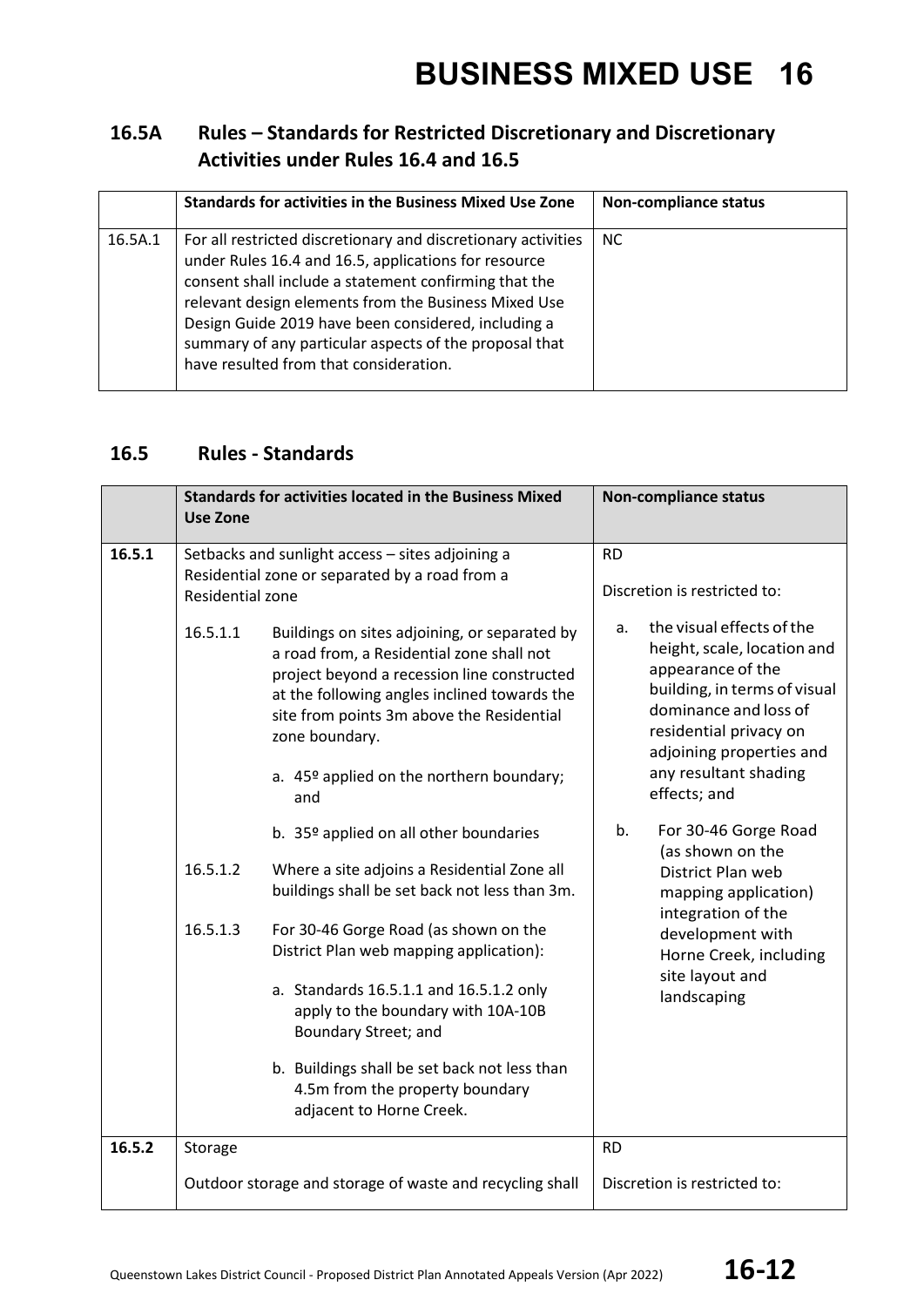|        | <b>Standards for activities located in the Business Mixed</b><br><b>Use Zone</b>        |                                                                                                                                                                | <b>Non-compliance status</b> |                                                                                                                                  |
|--------|-----------------------------------------------------------------------------------------|----------------------------------------------------------------------------------------------------------------------------------------------------------------|------------------------------|----------------------------------------------------------------------------------------------------------------------------------|
|        | be screened from public places and adjoining Residential<br>zones.                      |                                                                                                                                                                | a.                           | the effects on visual<br>amenity;                                                                                                |
|        |                                                                                         |                                                                                                                                                                | b.                           | the location relative to the<br>public realm and adjoining<br>residential properties;                                            |
|        |                                                                                         |                                                                                                                                                                | c.                           | consistency with the<br>character of the locality;<br>and                                                                        |
|        |                                                                                         |                                                                                                                                                                | d.                           | whether pedestrian and<br>vehicle access is<br>compromised.                                                                      |
| 16.5.3 |                                                                                         | Residential and visitor accommodation activities                                                                                                               | <b>RD</b>                    |                                                                                                                                  |
|        |                                                                                         | All residential activities and visitor accommodation;                                                                                                          |                              | Discretion is restricted to:                                                                                                     |
|        | 16.5.3.1                                                                                | on sites adjoining Gorge Road in<br>Queenstown located within 10m of the<br>boundary adjoining Gorge Road, or                                                  | a.                           | the effects of residential<br>and visitor<br>accommodation activities<br>at ground floor level on                                |
|        | 16.5.3.2                                                                                | on sites adjoining Sir Tim Wallis Drive in<br>Three Parks Wānaka located within 10m of<br>the boundary adjoining Sir Tim Wallis Drive;                         |                              | surrounding buildings and<br>activities;                                                                                         |
|        |                                                                                         | shall be restricted to first floor level or above, with the<br>exception of foyer and stairway spaces at ground level to<br>facilitate access to upper levels. | b.                           | the location of residential<br>and visitor accommodation<br>activities at ground floor<br>level relative to the public<br>realm; |
|        |                                                                                         |                                                                                                                                                                | c.                           | the maintenance of active<br>and articulated street<br>frontages.                                                                |
| 16.5.4 | <b>Building Coverage</b>                                                                |                                                                                                                                                                | D                            |                                                                                                                                  |
|        |                                                                                         | Maximum building coverage of 75%                                                                                                                               |                              |                                                                                                                                  |
| 16.5.5 | <b>Acoustic insulation</b>                                                              |                                                                                                                                                                | D                            |                                                                                                                                  |
|        | For all residential development and visitor<br>accommodation the following shall apply: |                                                                                                                                                                |                              |                                                                                                                                  |
|        | 16.5.5.1                                                                                | A mechanical ventilation system shall be<br>installed for all critical listening<br>environments in accordance with Table 5 in<br>Chapter 36; and              |                              |                                                                                                                                  |
|        | 16.5.5.2                                                                                | All elements of the façade of any critical<br>listening environment shall have an airborne                                                                     |                              |                                                                                                                                  |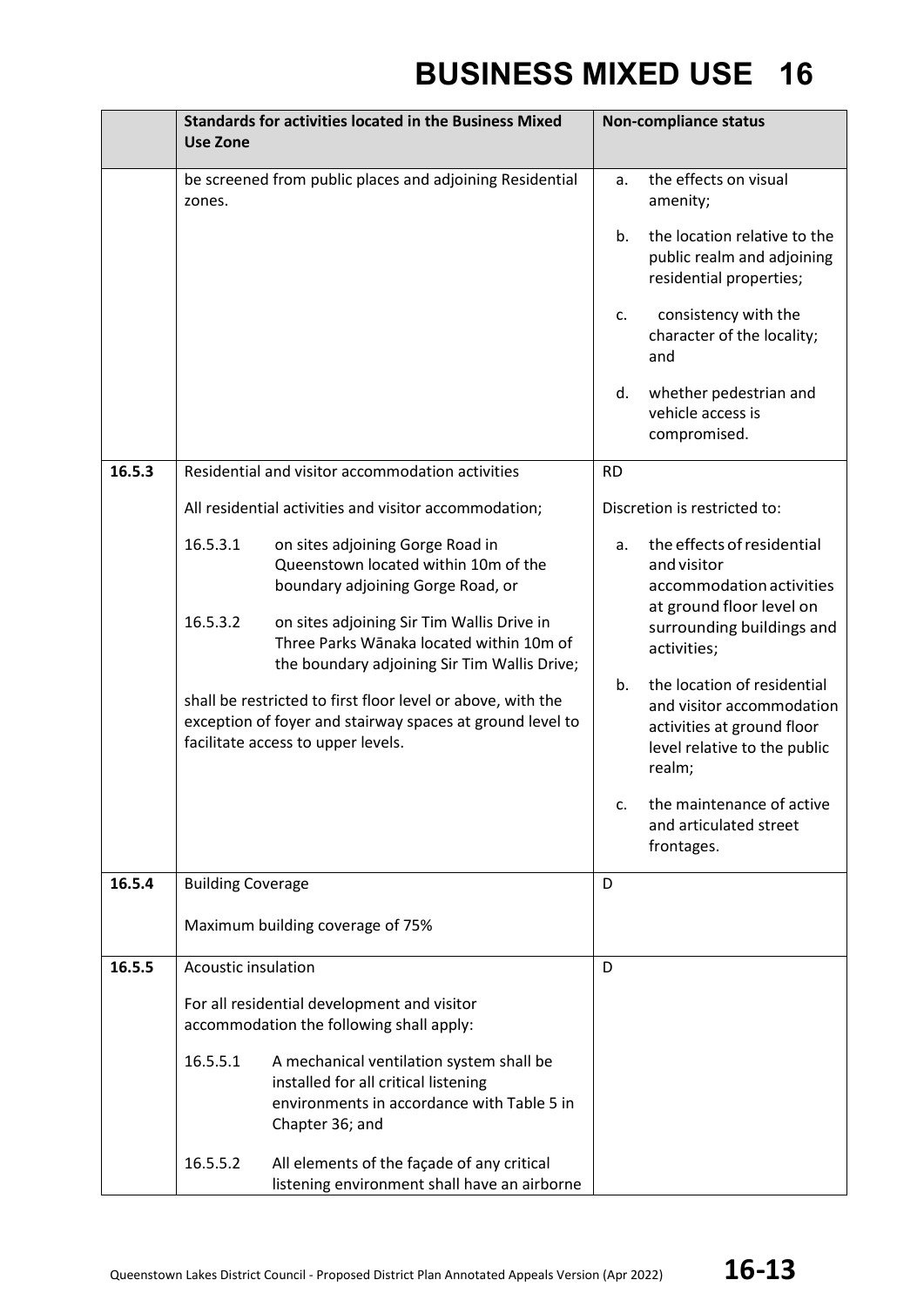|                  | <b>Standards for activities located in the Business Mixed</b><br><b>Use Zone</b>                                                                                                                                                                                                                                                                                                        | <b>Non-compliance status</b>                                                                                                                                                                                                                                                                                                                                                                                                                                                                                                                                                                                                                                        |
|------------------|-----------------------------------------------------------------------------------------------------------------------------------------------------------------------------------------------------------------------------------------------------------------------------------------------------------------------------------------------------------------------------------------|---------------------------------------------------------------------------------------------------------------------------------------------------------------------------------------------------------------------------------------------------------------------------------------------------------------------------------------------------------------------------------------------------------------------------------------------------------------------------------------------------------------------------------------------------------------------------------------------------------------------------------------------------------------------|
|                  | sound insulation of at least 40 db Rw+Ctr<br>determined in accordance with ISO 10140<br>and ISO 717-1.                                                                                                                                                                                                                                                                                  |                                                                                                                                                                                                                                                                                                                                                                                                                                                                                                                                                                                                                                                                     |
| 16.5.6<br>16.5.7 | Fencing<br>A solid fence of 1.8m shall be erected on the boundary of<br>any residential zone, except for 30-46 Gorge Road (as<br>shown on the District Plan web mapping application)<br>where no fence is required along the property boundary<br>adjacent to Horne Creek.<br>Commercial Activities within 30-46 Gorge Road (as shown<br>on the District Plan web mapping application): | D<br>D                                                                                                                                                                                                                                                                                                                                                                                                                                                                                                                                                                                                                                                              |
|                  | a. shall not exceed 100m <sup>2</sup> GFA per site; and<br>b. shall only occur at ground floor or street level.                                                                                                                                                                                                                                                                         |                                                                                                                                                                                                                                                                                                                                                                                                                                                                                                                                                                                                                                                                     |
| 16.5.8           | Discretionary building Height (Queenstown, Frankton<br>Marina (Sugar Lane) and Frankton North Only)<br>Building Height of 12m.                                                                                                                                                                                                                                                          | <b>RD</b><br>Discretion is restricted to:<br>the design and quality of<br>а.<br>the building, including<br>the use of articulated<br>facades, active street<br>frontages and the<br>treatment of corner sites;<br>modulated roof forms,<br>b.<br>including screening of<br>plant and services;<br>material use and quality;<br>c.<br>the avoidance of large<br>d.<br>monolithic buildings;<br>the impact on the street<br>e.<br>scene;<br>f.<br>privacy and outlook for<br>residential uses;<br>sunlight access to<br>g.<br>adjoining Residential<br>zoned land and/or<br>public space;<br><b>Crime Prevention</b><br>h.<br>Through Environmental<br>Design (CPTED) |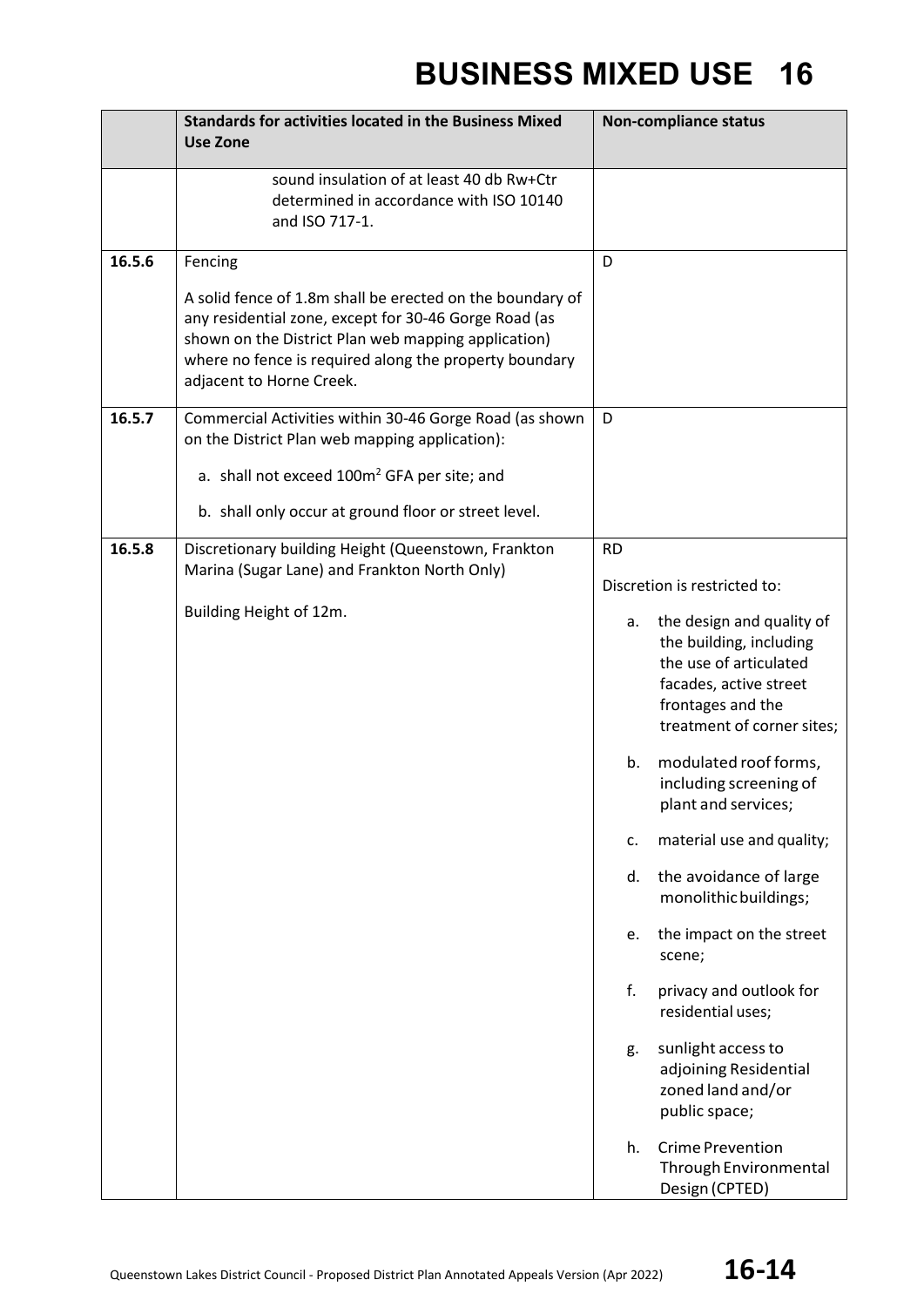|         | <b>Use Zone</b>                                            | <b>Standards for activities located in the Business Mixed</b>                                                                                             | <b>Non-compliance status</b>                                                                                  |
|---------|------------------------------------------------------------|-----------------------------------------------------------------------------------------------------------------------------------------------------------|---------------------------------------------------------------------------------------------------------------|
|         |                                                            |                                                                                                                                                           | considerations;                                                                                               |
|         |                                                            |                                                                                                                                                           | where appropriate, the<br>i.<br>integration of Horne<br>Creek into the<br>development and<br>landscaping; and |
|         |                                                            |                                                                                                                                                           | facilitation of the<br>$\mathbf{i}$ .<br>provision of residential<br>activities.                              |
| 16.5.9  |                                                            | Maximum building height                                                                                                                                   | <b>NC</b>                                                                                                     |
|         | 16.5.9.1                                                   | Maximum building height shall be:                                                                                                                         |                                                                                                               |
|         |                                                            | a. Queenstown - 20m                                                                                                                                       |                                                                                                               |
|         |                                                            | b. Wanaka - 12m                                                                                                                                           |                                                                                                               |
|         |                                                            | c. Frankton Marina - 15m                                                                                                                                  |                                                                                                               |
|         |                                                            | d. Frankton North - 20m                                                                                                                                   |                                                                                                               |
|         | 16.5.9.2                                                   | Any fourth storey (excluding basements) and<br>above shall be set back a minimum of 3m<br>from the building frontage.                                     |                                                                                                               |
| 16.5.10 | <b>Noise</b>                                               |                                                                                                                                                           | <b>NC</b>                                                                                                     |
|         | 16.5.10.1                                                  | Sound* from activities shall not exceed the<br>following noise limits at any point within any<br>other site in this zone:                                 |                                                                                                               |
|         |                                                            | (0800 to 2200hrs)<br>a. Daytime<br>60 dB LAeq(15 min)                                                                                                     |                                                                                                               |
|         |                                                            | b. Night-time<br>(2200 to 0800hrs)<br>50 $dB$ L <sub>Aeq(15 min)</sub>                                                                                    |                                                                                                               |
|         |                                                            | (2200 to 0800hrs)<br>c. Night-time<br>75 dB LAFmax                                                                                                        |                                                                                                               |
|         |                                                            | *measured in accordance with NZS 6801:2008 and assessed in<br>accordance with NZS 6802:2008                                                               |                                                                                                               |
|         | Exemptions:                                                |                                                                                                                                                           |                                                                                                               |
|         |                                                            | a. the noise limits in rule 16.5.10.1 shall not<br>apply to construction sound which shall<br>be assessed in accordance and comply<br>with NZS 6803:1999. |                                                                                                               |
|         | Note: Sound from activities in this zone which is received |                                                                                                                                                           |                                                                                                               |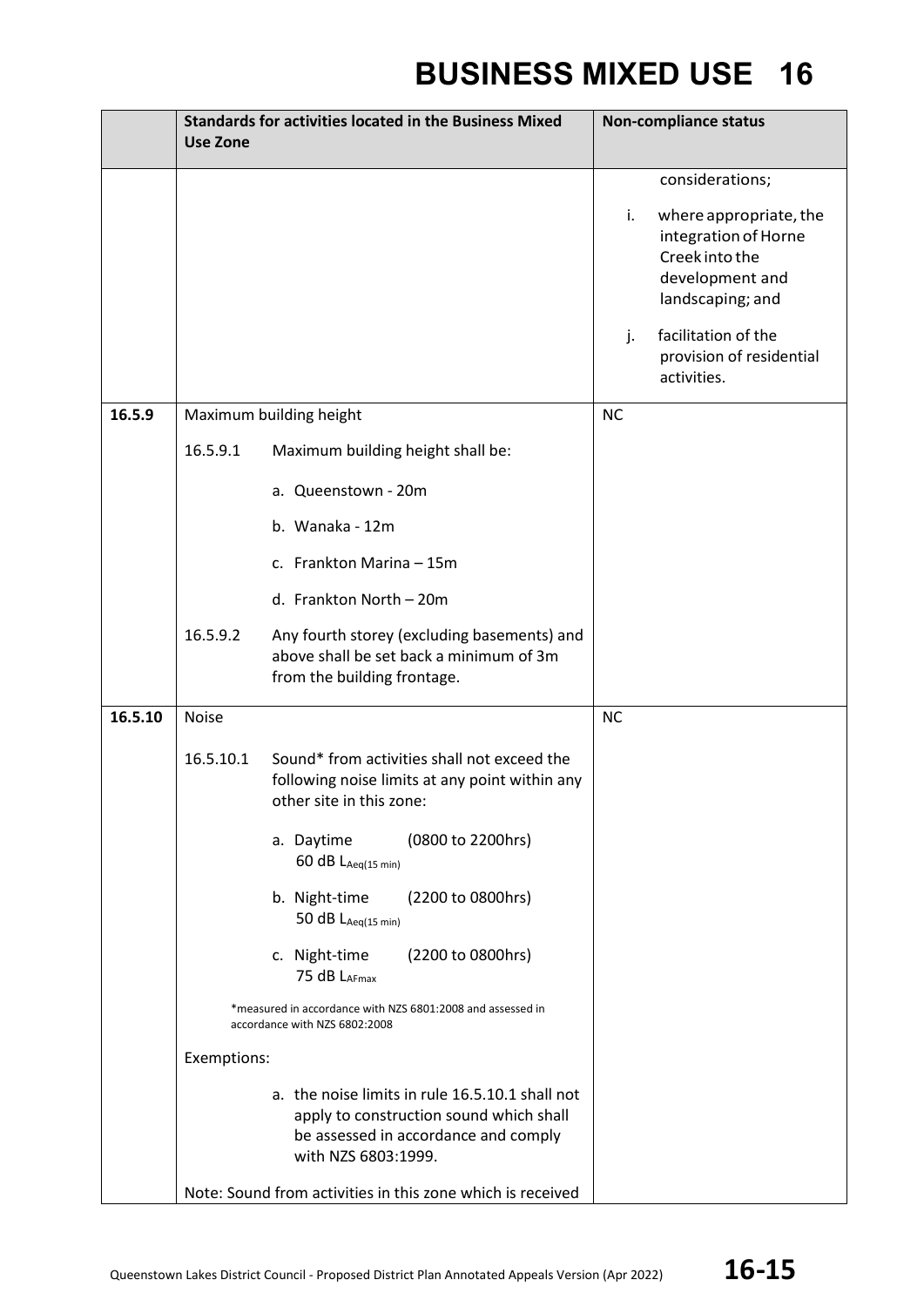|         | <b>Use Zone</b>                                                                                            | <b>Standards for activities located in the Business Mixed</b>                                                                                                                                                                                                                                                                                                     | <b>Non-compliance status</b>                                                                                                                                                            |
|---------|------------------------------------------------------------------------------------------------------------|-------------------------------------------------------------------------------------------------------------------------------------------------------------------------------------------------------------------------------------------------------------------------------------------------------------------------------------------------------------------|-----------------------------------------------------------------------------------------------------------------------------------------------------------------------------------------|
|         | in another zone shall comply with the noise limits set out<br>in Chapter 36 standards for that zone.       |                                                                                                                                                                                                                                                                                                                                                                   |                                                                                                                                                                                         |
| 16.5.11 | <b>Lighting and Glare</b>                                                                                  |                                                                                                                                                                                                                                                                                                                                                                   | <b>RD</b>                                                                                                                                                                               |
|         | 16.5.11.1                                                                                                  | All exterior lighting, other than footpath or<br>pedestrian link amenity lighting, installed on<br>sites or buildings within the zone shall be<br>directed away from adjacent sites, roads and<br>public places, and so as to limit the effects<br>on the amenity of adjoining sites, the safety<br>of the transport network and the effects on<br>the night sky. | Discretion is restricted to the<br>effects of lighting and glare on:<br>a. amenity values of adjoining<br>sites;<br>b. the safety of the Transport<br>Network; and<br>c. the night sky. |
|         | 16.5.11.2                                                                                                  | No activity shall result in a greater than 10<br>lux spill (horizontal or vertical) of light onto<br>any adjoining property within the Zone,<br>measured at any point inside the boundary<br>of any adjoining property.                                                                                                                                           |                                                                                                                                                                                         |
|         | 16.5.11.3                                                                                                  | No activity shall result in a greater than 3 lux<br>spill (horizontal or vertical) of light onto any<br>adjoining property which is zoned residential<br>measured at any point more than 2m inside<br>the boundary of the adjoining property.                                                                                                                     |                                                                                                                                                                                         |
| 16.5.12 |                                                                                                            | Development on land at Frankton North shall be<br>undertaken in accordance with the Frankton North<br>Structure Plan (Schedule 27.13.9):                                                                                                                                                                                                                          | <b>NC</b>                                                                                                                                                                               |
|         | Providing for a primary road that links State<br>a.<br>Highway 6 to Quail Rise;                            |                                                                                                                                                                                                                                                                                                                                                                   |                                                                                                                                                                                         |
|         | Providing for internal connections from the primary<br>b.<br>road that ensure vehicle access to all sites; |                                                                                                                                                                                                                                                                                                                                                                   |                                                                                                                                                                                         |
|         | c.                                                                                                         | Precluding any new vehicular access to the State<br>Highway network; and                                                                                                                                                                                                                                                                                          |                                                                                                                                                                                         |
|         | d.                                                                                                         | Providing for a pedestrian and cycle path along the<br>boundary with State Highway 6. This is intended to<br>provide a minimum path width of 2.5 metres, within<br>the existing State Highway corridor, or where there<br>is insufficient land within the State Highway<br>corridor, within adjacent private land.                                                |                                                                                                                                                                                         |
| 16.5.13 |                                                                                                            | <b>Residential Visitor Accommodation</b>                                                                                                                                                                                                                                                                                                                          | C                                                                                                                                                                                       |
|         |                                                                                                            | 16.5.13.1 Must not exceed a cumulative total of 90 nights                                                                                                                                                                                                                                                                                                         | Control is reserved to:                                                                                                                                                                 |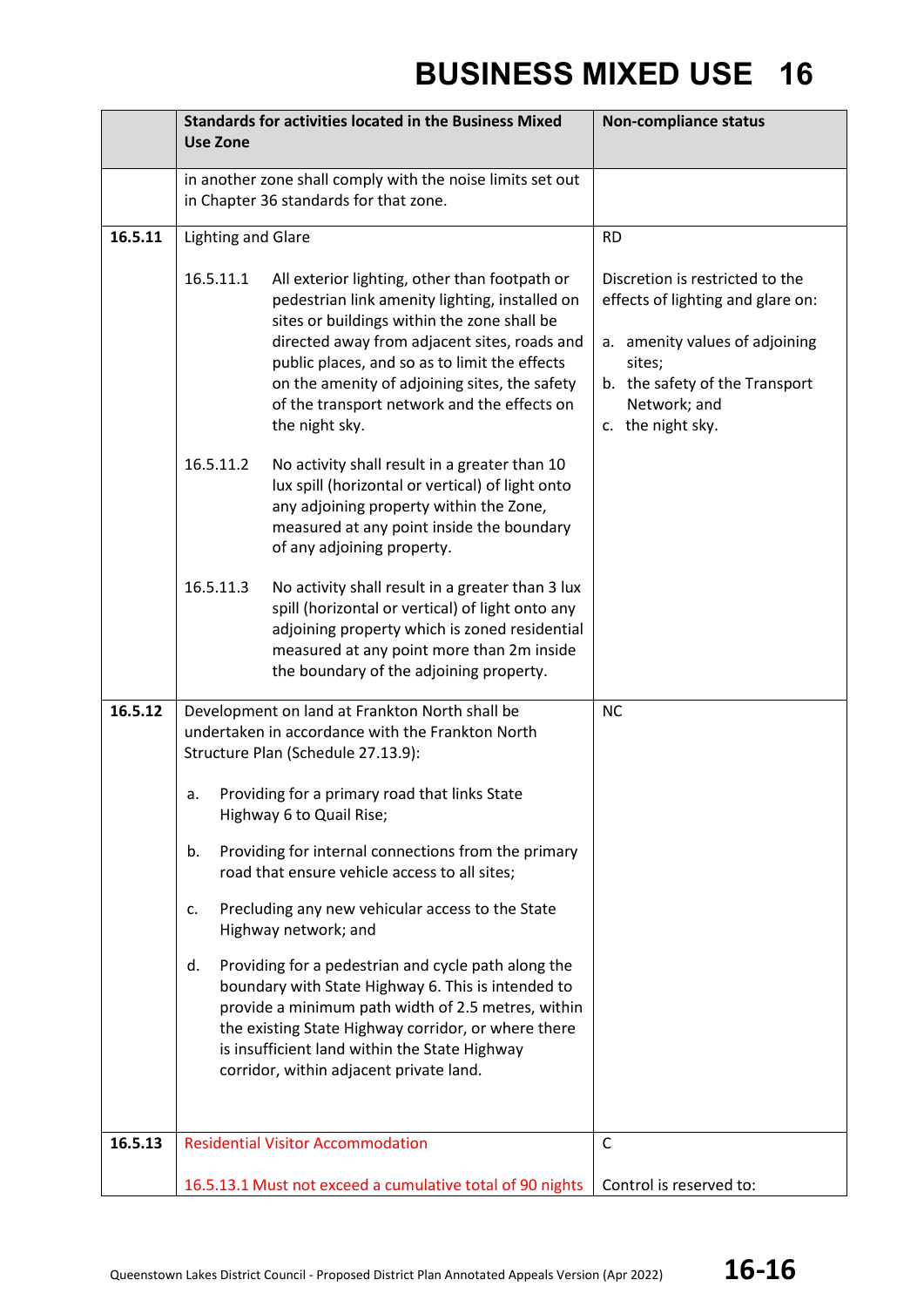|         | <b>Standards for activities located in the Business Mixed</b><br><b>Use Zone</b>                                                                                                                                                                                                                                                                                                                                                                                                                                                                                                                                                                                                                                                                                                                                                                                                                                                                                                                                                                                                                                        |                                                                    | <b>Non-compliance status</b>                                                                                                                                                                                                                                                                                                                                                                                                                                                                                                                                                                                                            |  |
|---------|-------------------------------------------------------------------------------------------------------------------------------------------------------------------------------------------------------------------------------------------------------------------------------------------------------------------------------------------------------------------------------------------------------------------------------------------------------------------------------------------------------------------------------------------------------------------------------------------------------------------------------------------------------------------------------------------------------------------------------------------------------------------------------------------------------------------------------------------------------------------------------------------------------------------------------------------------------------------------------------------------------------------------------------------------------------------------------------------------------------------------|--------------------------------------------------------------------|-----------------------------------------------------------------------------------------------------------------------------------------------------------------------------------------------------------------------------------------------------------------------------------------------------------------------------------------------------------------------------------------------------------------------------------------------------------------------------------------------------------------------------------------------------------------------------------------------------------------------------------------|--|
|         | occupation by paying guests on a site per 12<br>month period.<br>16.5.13.2 Must not generate any vehicle movements by<br>heavy vehicles, coaches or buses to and from<br>the site.<br>16.5.13.3 The Council must be notified in writing prior to<br>the commencement of a Residential Visitor<br>Accommodation activity.<br>16.5.13.4 Up to date records of the Residential Visitor<br>Accommodation activity must be kept,<br>including a record of the date and duration of<br>guest stays and the number of guests staying<br>per night, and in a form that can be made<br>available for inspection by the Council at 24<br>hours' notice.<br>16.5.13.5 Smoke alarms must be provided in accordance<br>with clause 5 of the Residential Tenancies<br>(Smoke Alarms and Insulation) Regulations<br>2016.<br>The Council may request that records are made<br>Note:<br>available to the Council for inspection at 24 hours' notice,<br>in order to monitor compliance with rules 16.5.13.1 to<br>16.5.13.5.<br>Rule 16.5.13 and relief sought<br><b>Appellant</b><br>Court<br><b>Number</b><br>Rule 16.5.13<br>Wayfare |                                                                    | a. The location, nature and scale<br>of activities;<br>b. The location, provision, and<br>screening of parking and<br>access:<br>c. The management of noise,<br>rubbish and outdoor<br>activities;<br>d. The compliance of the<br>residential unit with the<br>Building Code as at the date<br>of the consent;<br>e. Health and safety provisions<br>in relation to guests;<br>Guest management and<br>f.<br>complaints procedures;<br>g. The keeping of records of RVA<br>use, and availability of records<br>for Council inspection; and<br>Monitoring requirements,<br>h.<br>including imposition of an<br>annual monitoring charge. |  |
|         | 16.5.13.2 Must not generate any vehicle<br>movements by heavy vehicles, coaches or buses to<br>and from the site.                                                                                                                                                                                                                                                                                                                                                                                                                                                                                                                                                                                                                                                                                                                                                                                                                                                                                                                                                                                                       | CHC-076                                                            |                                                                                                                                                                                                                                                                                                                                                                                                                                                                                                                                                                                                                                         |  |
| 16.5.14 | Homestay                                                                                                                                                                                                                                                                                                                                                                                                                                                                                                                                                                                                                                                                                                                                                                                                                                                                                                                                                                                                                                                                                                                | $\mathsf{C}$                                                       |                                                                                                                                                                                                                                                                                                                                                                                                                                                                                                                                                                                                                                         |  |
|         | 16.5.14.1 Must not exceed 5 paying guests on a site per<br>night.<br>16.5.14.2 Must comply with minimum parking<br>requirements of standard 29.8.9 in Chapter 29<br>Transport.                                                                                                                                                                                                                                                                                                                                                                                                                                                                                                                                                                                                                                                                                                                                                                                                                                                                                                                                          |                                                                    | Control is reserved to:<br>a. The location, nature and scale<br>of activities;<br>b. The location, provision, and                                                                                                                                                                                                                                                                                                                                                                                                                                                                                                                       |  |
|         | 16.5.14.3 Must not generate any vehicle movements by<br>heavy vehicles, coaches or buses to and from<br>the site.                                                                                                                                                                                                                                                                                                                                                                                                                                                                                                                                                                                                                                                                                                                                                                                                                                                                                                                                                                                                       |                                                                    | screening of parking and<br>access:<br>c. The management of noise,                                                                                                                                                                                                                                                                                                                                                                                                                                                                                                                                                                      |  |
|         | 16.5.14.4 The Council must be notified in writing prior to<br>the commencement of a Homestay activity.<br>16.5.14.5 Up to date records of the Homestay activity                                                                                                                                                                                                                                                                                                                                                                                                                                                                                                                                                                                                                                                                                                                                                                                                                                                                                                                                                         | rubbish and outdoor<br>activities;<br>d. The keeping of records of |                                                                                                                                                                                                                                                                                                                                                                                                                                                                                                                                                                                                                                         |  |
|         |                                                                                                                                                                                                                                                                                                                                                                                                                                                                                                                                                                                                                                                                                                                                                                                                                                                                                                                                                                                                                                                                                                                         |                                                                    |                                                                                                                                                                                                                                                                                                                                                                                                                                                                                                                                                                                                                                         |  |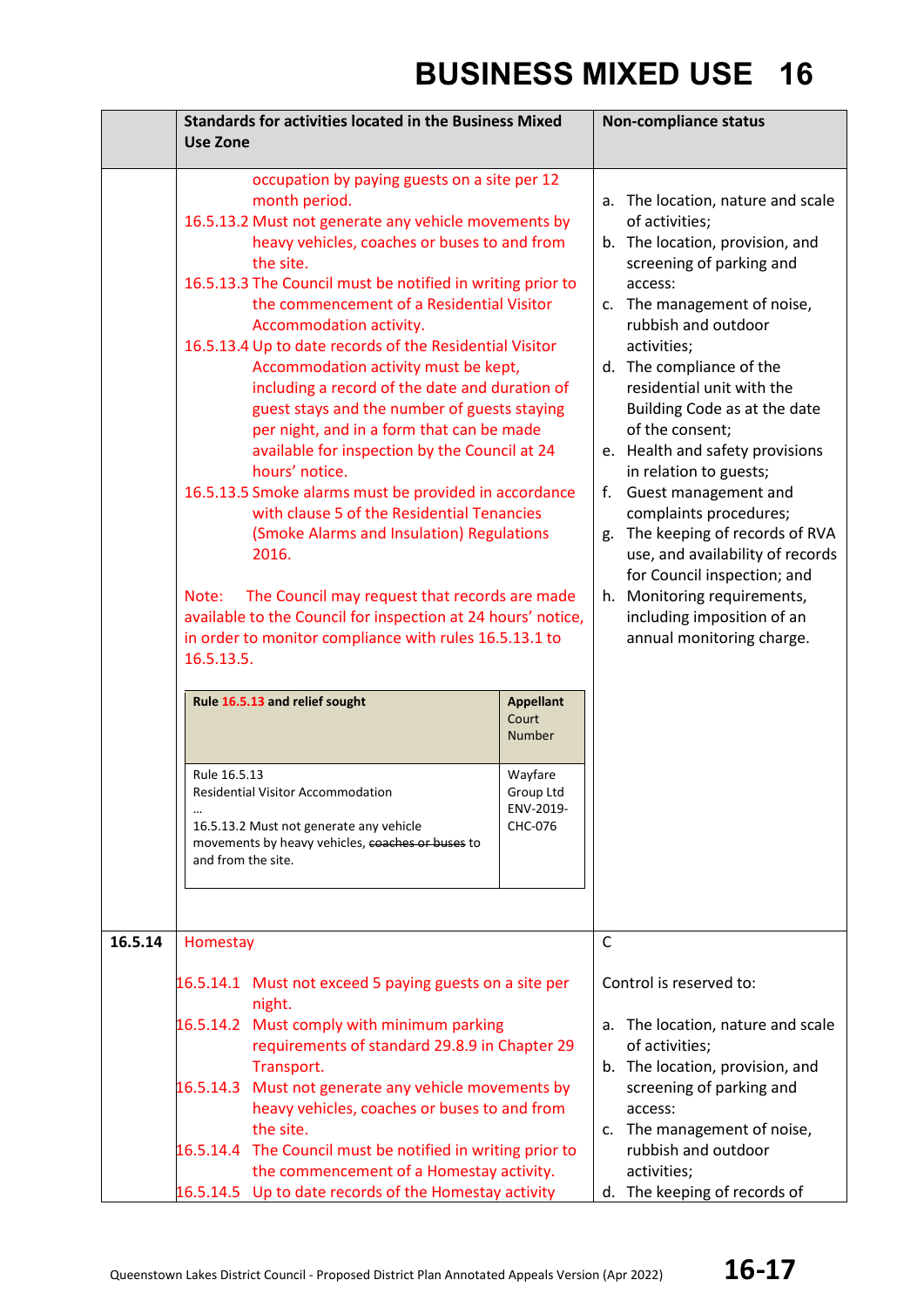|         | <b>Standards for activities located in the Business Mixed</b><br>Use Zone                                                                                                                                                                                                                                                                                                          |                                              | <b>Non-compliance status</b>                                                                                                                                      |
|---------|------------------------------------------------------------------------------------------------------------------------------------------------------------------------------------------------------------------------------------------------------------------------------------------------------------------------------------------------------------------------------------|----------------------------------------------|-------------------------------------------------------------------------------------------------------------------------------------------------------------------|
|         | must be kept, including a record of the number<br>of guests staying per night, and in a form that<br>can be made available for inspection by the<br>Council at 24 hours' notice.<br>Note:<br>The Council may request that records are made<br>available to the Council for inspection at 24 hours' notice,<br>in order to monitor compliance with rules 16.5.14.1 to<br>16.5.14.5. |                                              | Homestay use, and availability<br>of records for Council<br>inspection;<br>e. Monitoring requirements,<br>including imposition of an<br>annual monitoring charge. |
|         | Rule 16.5.14 and relief sought                                                                                                                                                                                                                                                                                                                                                     | <b>Appellant</b><br>Court<br><b>Number</b>   |                                                                                                                                                                   |
|         | Rule 16.5.14<br>Homestay<br>16.5.14.3 Must not generate any vehicle<br>movements by heavy vehicles, coaches or buses to<br>and from the site.                                                                                                                                                                                                                                      | Wayfare<br>Group Ltd<br>ENV-2019-<br>CHC-076 |                                                                                                                                                                   |
| 16.5.15 | At Frankton Marina (Sugar Lane) the following limits on<br>office and retail activities apply:<br>1000m <sup>2</sup> GFA for retail activities; and<br>16.5.15.1                                                                                                                                                                                                                   |                                              | D                                                                                                                                                                 |
|         | 1000m <sup>2</sup> GFA for office activities; and<br>16.5.15.2<br>300m <sup>2</sup> GFA for individual tenancies for retail<br>16.5.15.3<br>activities.                                                                                                                                                                                                                            |                                              |                                                                                                                                                                   |
|         | 200m <sup>2</sup> GFA for individual tenancies for office<br>16.5.15.4<br>activities.<br>Exemption:<br>a. The retail limits in 16.5.14.1 and 16.5.14.3 do not<br>apply to marine retail activities.                                                                                                                                                                                |                                              |                                                                                                                                                                   |
| 16.5.16 | Sound Insulation and Mechanical Ventilation<br>Within Area A as shown on the District Plan web mapping<br>application any buildings containing an Activity Sensitive<br>to Road Noise, within 80m of the State Highway, shall be<br>designed to achieve an Indoor Design Sound Level of<br>40dB LAeq24h.                                                                           |                                              | <b>NC</b>                                                                                                                                                         |
|         | Compliance with this rule can be demonstrated by<br>submitting a certificate to Council from a person suitably<br>qualified in acoustics stating that the proposed<br>construction will achieve the internal design sound level.                                                                                                                                                   |                                              |                                                                                                                                                                   |